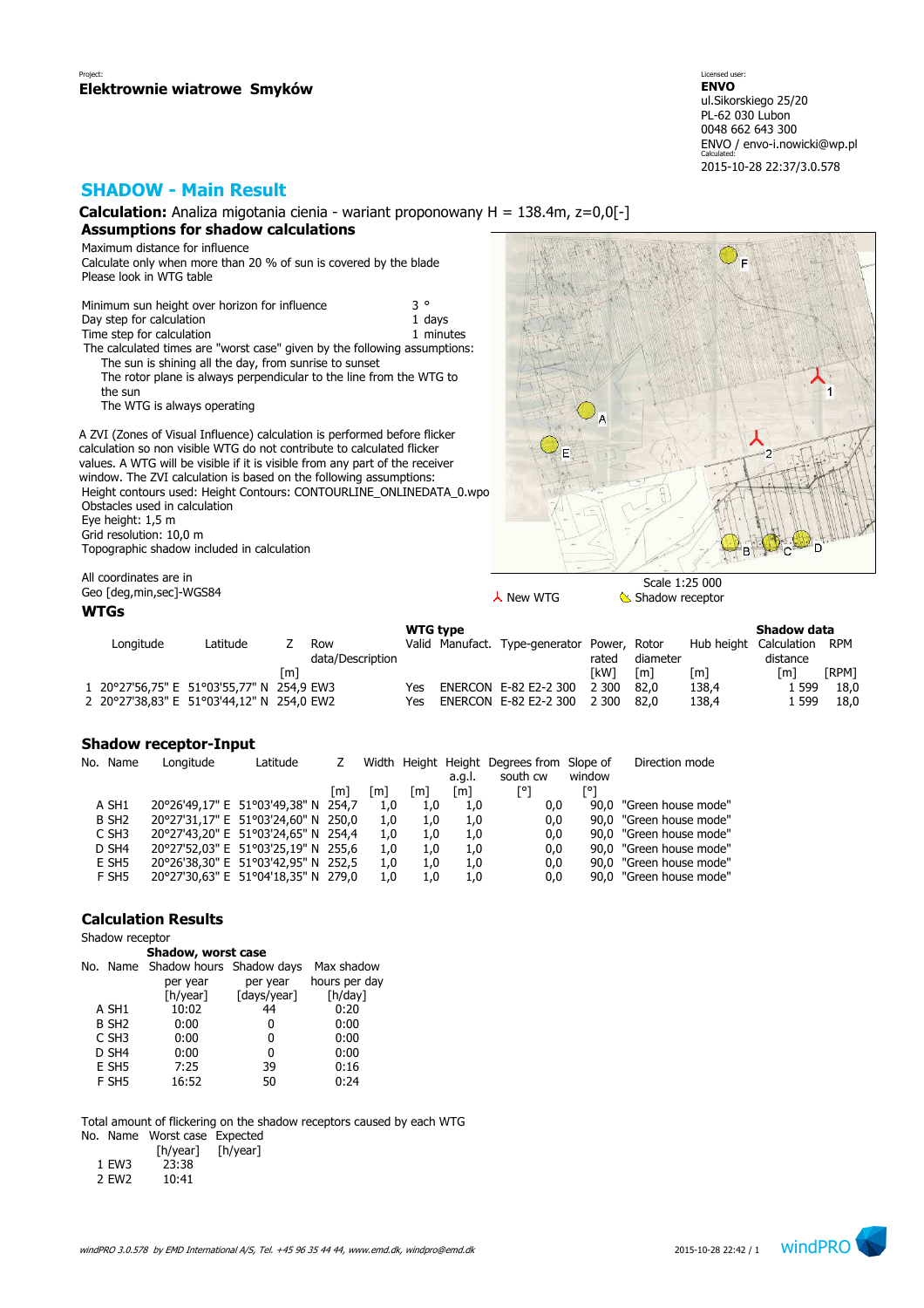**Calculation:** Analiza migotania cienia - wariant proponowany H = 138.4m, z=0,0[-]**Shadow receptor:** A - SH1 **Assumptions for shadow calculations**

Reference year for calendar 2013

The calculated times are "worst case" given by the following assumptions:

The sun is shining all the day, from sunrise to sunset

The rotor plane is always perpendicular to the line from the WTG to the sun

The WTG is always operating

|                     |                     | January   February   March |                |     |                    | April          |     |                                          | May            | June           | July           | August         |                |                      | September      |                |                    |                  |                | October   November December |
|---------------------|---------------------|----------------------------|----------------|-----|--------------------|----------------|-----|------------------------------------------|----------------|----------------|----------------|----------------|----------------|----------------------|----------------|----------------|--------------------|------------------|----------------|-----------------------------|
|                     | 1   07:41           | 07:16                      | 06:24          |     |                    | 06:15          |     |                                          | 05:12          | 04:29          | 04:26          | 05:01          |                |                      | 05:48          |                | $06:23(1)$   06:35 |                  | 06:27          | 07:17                       |
|                     | 15:40               | 16:26                      | 17:16          |     |                    | 19:08          |     |                                          | 19:57          | 20:41          | 20:55          | 20:25          |                |                      | 19:25          | $\overline{7}$ | $06:30(1)$   18:17 |                  | 16:13          | 15:34                       |
|                     |                     | 07:14                      |                |     |                    |                |     |                                          |                |                |                | 05:02          |                |                      |                |                |                    |                  |                |                             |
|                     | 2   07:41           |                            | 06:22          |     |                    | 06:13          |     |                                          | 05:11          | 04:28          | 04:26          |                |                |                      | 05:50          |                |                    | 06:37            | 06:29          | 07:18                       |
|                     | 15:41               | 16:28                      | 17:18          |     |                    | 19:10          |     |                                          | 19:59          | 20:42          | 20:55          | 20:24          |                |                      | 19:23          |                |                    | 18:15            | 16:11          | 15:34                       |
|                     | 3   07:40           | 07:13                      | 06:20          |     |                    | 06:11          |     |                                          | 05:09          | 04:27          | 04:27          | 05:04          |                |                      | 05:51          |                |                    | 06:39            | 06:31          | 07:19                       |
|                     | 15:42               | 16:30                      | 17:19          |     |                    | 19:11          |     |                                          | 20:00          | 20:43          | 20:55          | 20:22          |                |                      | 19:21          |                |                    | 18:13            | 16:10          | 15:33                       |
|                     | 4   07:40           | 07:11                      | 06:18          |     |                    | 06:09          |     |                                          | 05:07          | 04:26          | 04:28          | 05:05          |                |                      | 05:53          |                |                    | 06:40            | 06:33          | 07:21                       |
|                     | 15:43               | 16:31                      | 17:21          |     |                    | 19:13          |     |                                          | 20:02          | 20:44          | 20:54          | 20:20          |                |                      | 19:19          |                |                    | 18:11            | 16:08          | 15:32                       |
|                     | 5   07:40           | 07:09                      | 06:16          |     |                    | 06:06          |     |                                          | 05:05          | 04:26          | 04:28          | 05:07          |                |                      | 05:55          |                |                    | 06:42            | 06:34          | 07:22                       |
|                     | 15:44               | 16:33                      | 17:23          |     |                    | 19:15          |     |                                          | 20:03          | 20:45          | 20:54          | 20:19          |                |                      | 19:16          |                |                    | 18:09            | 16:06          | 15:32                       |
|                     | 6   07:40           | 07:08                      | 06:13          |     |                    | 06:04          |     |                                          | 05:03          | 04:25          | 04:29          | 05:08          |                |                      | 05:56          |                |                    | 06:44            | 06:36          | 07:23                       |
|                     | 15:45               | 16:35                      | 17:25          |     |                    | 19:16          |     |                                          | 20:05          | 20:46          | 20:53          | 20:17          |                |                      | 19:14          |                |                    | 18:06            | 16:04          | 15:31<br>07:25              |
|                     | 7   07:39           | 07:06                      | 06:11          |     |                    | 06:02          |     |                                          | 05:02          | 04:24          | 04:30          | 05:10          |                |                      | 05:58          |                |                    | 06:45            | 06:38          |                             |
|                     | 15:47               | 16:37                      | 17:26          |     |                    | 19:18          |     |                                          | 20:07          | 20:47          | 20:53          | 20:15          |                |                      | 19:12          |                |                    | 18:04            | 16:03          | 15:31                       |
|                     | 8   07:39           | 07:04                      | 06:09<br>17:28 |     |                    | 06:00          |     |                                          | 05:00          | 04:24          | 04:31<br>20:52 | 05:11          |                |                      | 05:59          |                |                    | 06:47<br>  18:02 | 06:39          | 07:26<br>15:31              |
|                     | 15:48<br>9   07:39  | 16:38<br>07:03             | 06:07          |     |                    | 19:19<br>05:58 |     |                                          | 20:08<br>04:58 | 20:48<br>04:23 | 04:32          | 20:13<br>05:13 |                |                      | 19:10<br>06:01 |                |                    | 06:48            | 16:01<br>06:41 | 07:27                       |
|                     | 15:49               | 16:40                      | 17:30          |     |                    | 19:21          |     |                                          | 20:10          | 20:49          | 20:52          | 20:12          |                |                      | 19:07          |                |                    | 18:00            | 16:00          | 15:31                       |
|                     | 10   07:38          | 07:01                      |                |     |                    | 05:55          |     |                                          | 04:57          | 04:23          | 04:33          | 05:14          |                |                      |                |                |                    |                  |                | 07:28                       |
|                     |                     |                            | 06:05          |     |                    |                |     |                                          |                |                |                |                |                |                      | 06:02          |                |                    | 06:50            | 06:43          |                             |
|                     | 15:50<br>11   07:38 | 16:42<br>06:59             | 17:31<br>06:02 |     |                    | 19:23<br>05:53 |     | $06:25(1)$   04:55                       | 20:11          | 20:50<br>04:23 | 20:51<br>04:34 | 20:10<br>05:16 |                |                      | 19:05<br>06:04 |                |                    | 17:58<br>06:52   | 15:58<br>06:45 | 15:30<br>07:29              |
|                     | 15:52               | 16:44                      | 17:33          |     |                    |                |     | $06:29(1)$   20:13                       |                | 20:50          | 20:50          |                |                |                      | 19:03          |                |                    |                  | 15:57          | 15:30                       |
|                     | 12   07:37          | 06:57                      | 06:00          |     |                    | 19:24<br>05:51 | 4   | $06:22(1)$   04:53                       |                | 04:22          | 04:35          | 20:08<br>05:17 |                |                      | 06:06          |                |                    | 17:55<br>06:53   | 06:46          | 07:30                       |
|                     | 15:53               | 16:46                      | 17:35          |     |                    | 19:26          | 10  | $06:32(1)$   20:14                       |                | 20:51          | 20:49          | 20:06          |                |                      | 19:01          |                |                    | 17:53            | 15:55          | 15:30                       |
|                     | 13   07:36          | 06:56                      | 05:58          |     |                    | 05:49          |     |                                          |                | 04:22          | 04:36          | 05:19          |                |                      | 06:07          |                |                    | 06:55            | 06:48          | 07:31                       |
|                     | 15:55               | 16:48                      | 17:36          |     |                    | 19:28          | 12  | $06:21(1)$   04:52<br>$06:33(1)$   20:16 |                | 20:52          | 20:49          | 20:04          |                |                      | 18:58          |                |                    | 17:51            | 15:54          | 15:30                       |
|                     | 14   07:36          | 06:54                      | 05:56          |     |                    | 05:47          |     | $06:20(1)$   04:50                       |                | 04:22          | 04:37          | 05:20          |                |                      | 06:09          |                |                    | 06:57            | 06:50          | 07:32                       |
|                     | 15:56               | 16:49                      | 17:38          |     |                    | 19:29          | 13  | $06:33(1)$   20:17                       |                | 20:52          | 20:48          | 20:02          |                |                      | 18:56          |                |                    | 17:49            | 15:52          | 15:30                       |
|                     | 15   07:35          | 06:52                      | 05:54          |     |                    | 05:45          |     | 06:19 (1)   04:49                        |                | 04:22          | 04:38          | 05:22          |                |                      | 06:10          |                |                    | 06:58            | 06:51          | 07:33                       |
|                     | 15:58               | 16:51                      | 17:40          |     |                    | 19:31          | 15  | $06:34(1)$   20:19                       |                | 20:53          | 20:47          | 20:00          |                |                      | 18:54          |                |                    | 17:47            | 15:51          | 15:30                       |
|                     | 16   07:34          | 06:50                      | 05:51          |     | 06:31 (2)   05:43  |                |     | $06:19(1)$   04:47                       |                | 04:22          | 04:39          | 05:23          |                |                      | 06:12          |                |                    | 07:00            | 06:53          | 07:34                       |
|                     | 15:59               | 16:53                      | 17:41          | 10  | 06:41 (2)   19:33  |                | 14  | $06:33(1)$   20:20                       |                | 20:53          | 20:46          | 19:58          |                |                      | 18:52          |                |                    | 17:45            | 15:49          | 15:30                       |
|                     | 17   07:33          | 06:48                      | 05:49          |     | 06:29 (2)   05:40  |                |     | $06:19(1)$   04:46                       |                | 04:22          | 04:40          | 05:25          |                |                      | 06:13          |                | $07:17(2)$   07:02 |                  | 06:55          | 07:35                       |
|                     | 16:01               | 16:55                      | 17:43          | 14  | 06:43 (2)   19:34  |                | 14  | $06:33(1)$   20:22                       |                | 20:54          | 20:45          | 19:56          |                |                      | 18:49          | 9              | $07:26(2)$   17:43 |                  | 15:48          | 15:30                       |
|                     | 18   07:32          | 06:46                      | 05:47          |     | 06:28 (2)   05:38  |                |     | $06:19(1)$   04:44                       |                | 04:22          | 04:42          | 05:26          |                |                      | 06:15          |                | $07:14(2)$   07:03 |                  | 06:56          | 07:35                       |
|                     | 16:02               | 16:56                      | 17:45          | 16  | $06:44(2)$   19:36 |                | 13  | $06:32(1)$   20:23                       |                | 20:54          | 20:44          | 19:54          |                |                      | 18:47          | 14             | 07:28 (2)   17:40  |                  | 15:47          | 15:31                       |
|                     | 19   07:31          | 06:44                      | 05:45          |     | 06:27 (2)   05:36  |                |     | $06:20(1)$   04:43                       |                | 04:22          | 04:43          | 05:28          |                |                      | 06:17          |                | $07:13(2)$   07:05 |                  | 06:58          | 07:36                       |
|                     | 16:04               | 16:58                      | 17:46          | 18  | $06:45(2)$   19:38 |                | 11  | $06:31(1)$   20:25                       |                | 20:55          | 20:43          | 19:52          |                |                      | 18:45          | 16             | $07:29(2)$   17:38 |                  | 15:46          | 15:31                       |
|                     | 20   07:31          | 06:42                      | 05:42          |     | $06:26(2)$   05:34 |                |     | $06:21(1)$   04:42                       |                | 04:22          | 04:44          | 05:30          |                |                      | 06:18          |                | 07:11(2)   07:07   |                  | 07:00          | 07:37                       |
|                     | 16:05               | 17:00                      | 17:48          | 19  | $06:45(2)$   19:39 |                | 8   | $06:29(1)$   20:26                       |                | 20:55          | 20:42          | 19:50          |                |                      | 18:42          | 18             | $07:29(2)$   17:36 |                  | 15:44          | 15:31                       |
|                     | 21   07:29          | 06:40                      | 05:40          |     | 06:25 (2)   05:32  |                |     |                                          | 04:40          | 04:22          | 04:45          | 05:31          |                |                      | 06:20          |                | $07:11(2)$   07:08 |                  | 07:01          | 07:37                       |
|                     | 16:07               | 17:02                      | 17:50          | 20  | $06:45(2)$   19:41 |                |     |                                          | 20:28          | 20:55          | 20:40          | 19:48          |                |                      | 18:40          | 19             | 07:30 (2)   17:34  |                  | 15:43          | 15:32                       |
|                     | 22   07:28          | 06:38                      | 05:38          |     | $06:25(2)$   05:30 |                |     |                                          | 04:39          | 04:22          | 04:47          | 05:33          |                |                      | 06:21          |                | 07:11(2)   07:10   |                  | 07:03          | 07:38                       |
|                     | 16:09               | 17:04                      | 17:51          | 20  | $06:45(2)$   19:42 |                |     |                                          | 20:29          | 20:55          | 20:39          | 19:46          |                |                      | 18:38          | 19             | $07:30(2)$   17:32 |                  | 15:42          | 15:32                       |
|                     | 23   07:27          | 06:36                      | 05:36          |     | $06:25(2)$   05:28 |                |     |                                          | 04:38          | 04:22          | 04:48          | 05:34          |                | 06:25(1)   06:23     |                |                | $07:10(2)$   07:12 |                  | 07:05          | 07:38                       |
|                     | 16:10               | 17:05                      | 17:53          | 18  | $06:43(2)$   19:44 |                |     |                                          | 20:30          | 20:56          | 20:38          | 19:44          | $\overline{7}$ | $06:32(1)$   18:36   |                | 19             | $07:29(2)$   17:30 |                  | 15:41          | 15:33                       |
|                     | 24   07:26          | 06:34                      | 05:33          |     | $06:25(2)$   05:26 |                |     |                                          | 104:37         | 04:22          | 04:49          | 05:36          |                | $06:24(1)$   $06:24$ |                |                | $07:10(2)$   07:14 |                  | 07:06          | 07:39                       |
|                     | 16:12               | 17:07                      | 17:55          | 17  | $06:42(2)$   19:46 |                |     |                                          | 20:32          | 20:56          | 20:37          | 19:42          | 10             | $06:34(1)$   18:33   |                | 19             | $07:29(2)$   17:28 |                  | 15:40          | 15:33                       |
|                     | 25   07:25          | 06:32                      | 05:31          |     | 06:26 (2)   05:24  |                |     |                                          | 04:35          | 04:23          | 04:51          | 05:37          |                | 06:22(1)   06:26     |                |                | $07:10(2)$   07:15 |                  | 07:08          | 07:39                       |
|                     | 16:14               | 17:09                      | 17:56          | 15  | $06:41(2)$   19:47 |                |     |                                          | 20:33          | 20:56          | 20:35          | 19:40          | 12             | $06:34(1)$   18:31   |                | 17             | $07:27(2)$   17:26 |                  | 15:39          | 15:34                       |
|                     | 26   07:24          | 06:30                      | 05:29          |     | 06:28 (2)   05:22  |                |     |                                          | 04:34          | 04:23          | 04:52          | 05:39          |                | 06:22(1)   06:28     |                |                | 07:11(2)   07:17   |                  | 07:09          | 07:40                       |
|                     | 16:15               | 17:11                      | 17:58          | 12  | 06:40 (2)   19:49  |                |     |                                          | 20:34          | 20:56          | 20:34          | 19:38          | 13             | $06:35(1)$   18:29   |                | 16             | $07:27(2)$   17:24 |                  | 15:38          | 15:34                       |
|                     | 27   07:22          | 06:28                      | 05:27          |     | 06:30 (2)   05:20  |                |     |                                          | 04:33          | 04:24          | 04:53          | 05:41          |                | 06:21(1)   06:29     |                |                | $07:11(2)$ 06:19   |                  | 07:11          | 07:40                       |
|                     | 16:17               | 17:12                      | 18:00          | 6   | $06:36(2)$   19:51 |                |     |                                          | 20:35          | 20:56          | 20:33          | 19:36          | 14             | $06:35(1)$   18:27   |                | 13             | $07:24(2)$   16:22 |                  | 15:37          | 15:35                       |
|                     | 28   07:21          | 06:26                      | 05:24          |     |                    | 05:18          |     |                                          | 04:32          | 04:24          | 04:55          | 05:42          |                | 06:21(1)   06:31     |                |                | $07:13(2)$   06:20 |                  | 07:12          | 07:40                       |
|                     | 16:19               | 17:14                      | 18:01          |     |                    | 19:52          |     |                                          | 20:37          | 20:56          | 20:31          | 19:34          | 14             | $06:35(1)$   18:24   |                | 9              | 07:22 (2)   16:21  |                  | 15:36          | 15:36                       |
|                     | 29   07:20          |                            | 05:22          |     |                    | 05:16          |     |                                          | 04:31          | 04:24          | 04:56          | 05:44          |                | $06:20(1)$   06:32   |                |                |                    | 06:22            | 07:14          | 07:40                       |
|                     | 16:21               |                            | 18:03          |     |                    | 19:54          |     |                                          | 20:38          | 20:56          | 20:30          | 19:32          | 14             | $06:34(1)$   18:22   |                |                |                    | 16:19            | 15:36          | 15:37                       |
|                     | 30   07:18          |                            | 05:20          |     |                    | 05:14          |     |                                          | 04:30          | 04:25          | 04:58          | 05:45          |                | 06:21(1)   06:34     |                |                |                    | 06:24            | 07:15          | 07:40                       |
|                     | 16:22               |                            | 18:05          |     |                    | 19:55          |     |                                          | 20:39          | 20:55          | 20:28          | 19:29          | 13             | $06:34(1)$   18:20   |                |                |                    | 16:17            | 15:35          | 15:38                       |
|                     | 31   07:17          |                            | 06:18          |     |                    |                |     |                                          | 04:29          |                | 04:59          | 05:47          |                | 06:21(1)             |                |                |                    | 06:26            |                | 07:41                       |
|                     | 16:24               |                            | 19:06          |     |                    |                |     |                                          | 20:40          |                | 20:27          | 19:27          | 11             | 06:32(1)             |                |                |                    | 16:15            |                | 15:39                       |
| Potential sun hours | 262                 | 279                        | 367            | 185 |                    | 414            | 114 |                                          | 481            | 494            | 498            | 452            | 108            |                      | 381            | 195            |                    | 333              | 270            | 248                         |
| Total, worst case   |                     |                            |                |     |                    |                |     |                                          |                |                |                |                |                |                      |                |                |                    |                  |                |                             |

### **Table layout: For each day in each month the following matrix apply**

| Dav in montn | Sun r |  |
|--------------|-------|--|
|              | Sun s |  |

 $set(hn:mm)$  Minutes with flicker Last time (hh:mm) with flicker

Day in month Sun rise (hh:mm) First time (hh:mm) With flicker (WTG causing flicker first time)<br>Sun set (hh:mm) Minutes with flicker Last time (hh:mm) with flicker (WTG causing flicker last time)

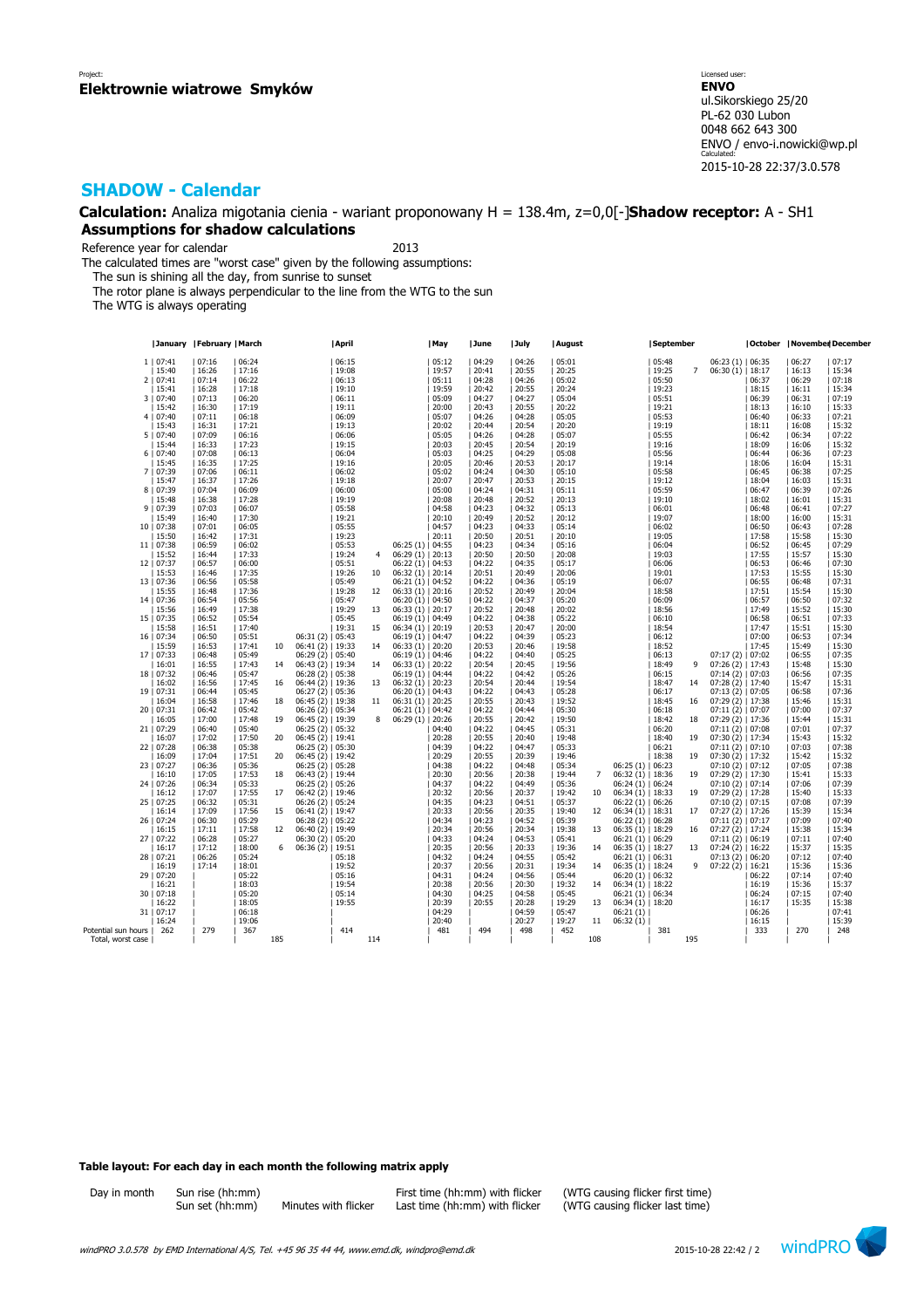**Calculation:** Analiza migotania cienia - wariant proponowany H = 138.4m, z=0,0[-]**Shadow receptor:** B - SH2 **Assumptions for shadow calculations**

Reference year for calendar 2013

The calculated times are "worst case" given by the following assumptions:

The sun is shining all the day, from sunrise to sunset

The rotor plane is always perpendicular to the line from the WTG to the sun

The WTG is always operating

|                     |            | January   February   March |       | April | May   | June  | July  | August | SeptemberOctober |       | November December |       |
|---------------------|------------|----------------------------|-------|-------|-------|-------|-------|--------|------------------|-------|-------------------|-------|
|                     | 1   07:41  | 07:15                      | 06:24 | 06:15 | 05:12 | 04:29 | 04:26 | 05:01  | 05:48            | 06:35 | 06:27             | 07:17 |
|                     | 15:40      | 16:26                      | 17:16 | 19:08 | 19:57 | 20:41 | 20:55 | 20:25  | 19:25            | 18:17 | 16:13             | 15:34 |
|                     | 2   07:40  | 07:14                      | 06:22 | 06:13 | 05:10 | 04:28 | 04:26 | 05:02  | 05:50            | 06:37 | 06:29             | 07:18 |
|                     | 15:41      | 16:28                      | 17:18 | 19:10 | 19:59 | 20:42 | 20:55 | 20:23  | 19:23            | 18:15 | 16:11             | 15:33 |
|                     | 3   07:40  | 07:12                      | 06:20 | 06:11 | 05:09 | 04:27 | 04:27 | 05:03  | 05:51            | 06:39 | 06:31             | 07:19 |
|                     | 15:42      | 16:29                      | 17:19 | 19:11 | 20:00 | 20:43 | 20:55 | 20:22  | 19:21            | 18:13 | 16:10             | 15:33 |
|                     | 4   07:40  | 07:11                      | 06:18 | 06:09 | 05:07 | 04:26 | 04:28 | 05:05  | 05:53            | 06:40 | 06:32             | 07:21 |
|                     | 15:43      | 16:31                      | 17:21 | 19:13 | 20:02 | 20:44 | 20:54 | 20:20  | 19:18            | 18:11 | 16:08             | 15:32 |
|                     | 5   07:40  | 07:09                      | 06:15 | 06:06 | 05:05 | 04:26 | 04:28 | 05:06  | 05:55            | 06:42 | 06:34             | 07:22 |
|                     | 15:44      | 16:33                      | 17:23 | 19:14 | 20:03 | 20:45 | 20:54 | 20:18  | 19:16            | 18:09 | 16:06             | 15:32 |
|                     |            |                            |       | 06:04 |       |       |       |        |                  |       |                   |       |
|                     | 6   07:40  | 07:08                      | 06:13 |       | 05:03 | 04:25 | 04:29 | 05:08  | 05:56            | 06:43 | 06:36             | 07:23 |
|                     | 15:45      | 16:35                      | 17:24 | 19:16 | 20:05 | 20:46 | 20:53 | 20:17  | 19:14            | 18:06 | 16:04<br>06:38    | 15:31 |
|                     | 7   07:39  | 07:06                      | 06:11 | 06:02 | 05:02 | 04:24 | 04:30 | 05:10  | 05:58            | 06:45 |                   | 07:24 |
|                     | 15:47      | 16:37                      | 17:26 | 19:18 | 20:07 | 20:47 | 20:53 | 20:15  | 19:12            | 18:04 | 16:03             | 15:31 |
|                     | 8   07:39  | 07:04                      | 06:09 | 06:00 | 05:00 | 04:24 | 04:31 | 05:11  | 05:59            | 06:47 | 06:39             | 07:26 |
|                     | 15:48      | 16:38                      | 17:28 | 19:19 | 20:08 | 20:48 | 20:52 | 20:13  | 19:10            | 18:02 | 16:01             | 15:31 |
| 9                   | 07:39      | 07:03                      | 06:07 | 05:58 | 04:58 | 04:23 | 04:32 | 05:13  | 06:01            | 06:48 | 06:41             | 07:27 |
|                     | 15:49      | 16:40                      | 17:30 | 19:21 | 20:10 | 20:49 | 20:51 | 20:12  | 19:07            | 18:00 | 16:00             | 15:30 |
| 10                  | 07:38      | 07:01                      | 06:05 | 05:55 | 04:56 | 04:23 | 04:33 | 05:14  | 06:02            | 06:50 | 06:43             | 07:28 |
|                     | 15:50      | 16:42                      | 17:31 | 19:23 | 20:11 | 20:50 | 20:51 | 20:10  | 19:05            | 17:57 | 15:58             | 15:30 |
|                     | 11   07:38 | 06:59                      | 06:02 | 05:53 | 04:55 | 04:23 | 04:34 | 05:16  | 06:04            | 06:52 | 06:45             | 07:29 |
|                     | 15:52      | 16:44                      | 17:33 | 19:24 | 20:13 | 20:50 | 20:50 | 20:08  | 19:03            | 17:55 | 15:56             | 15:30 |
|                     | 12   07:37 | 06:57                      | 06:00 | 05:51 | 04:53 | 04:22 | 04:35 | 05:17  | 06:06            | 06:53 | 06:46             | 07:30 |
|                     | 15:53      | 16:46                      | 17:35 | 19:26 | 20:14 | 20:51 | 20:49 | 20:06  | 19:01            | 17:53 | 15:55             | 15:30 |
|                     | 13   07:36 | 06:56                      | 05:58 | 05:49 | 04:52 | 04:22 | 04:36 | 05:19  | 06:07            | 06:55 | 06:48             | 07:31 |
|                     | 15:55      | 16:47                      | 17:36 | 19:28 | 20:16 | 20:52 | 20:48 | 20:04  | 18:58            | 17:51 | 15:54             | 15:30 |
|                     | 14   07:36 | 06:54                      | 05:56 | 05:47 | 04:50 | 04:22 | 04:37 | 05:20  | 06:09            | 06:57 | 06:50             | 07:32 |
|                     | 15:56      | 16:49                      | 17:38 | 19:29 | 20:17 | 20:52 | 20:48 | 20:02  | 18:56            | 17:49 | 15:52             | 15:30 |
|                     | 15   07:35 | 06:52                      | 05:54 | 05:45 | 04:49 | 04:22 | 04:38 | 05:22  | 06:10            | 06:58 | 06:51             | 07:33 |
|                     | 15:58      | 16:51                      | 17:40 | 19:31 | 20:19 | 20:53 | 20:47 | 20:00  | 18:54            | 17:47 | 15:51             | 15:30 |
| 16                  | 07:34      | 06:50                      | 05:51 | 05:42 | 04:47 | 04:22 | 04:39 | 05:23  | 06:12            | 07:00 | 06:53             | 07:34 |
|                     | 15:59      | 16:53                      | 17:41 | 19:33 | 20:20 | 20:53 | 20:46 | 19:58  | 18:51            | 17:45 | 15:49             | 15:30 |
|                     | 17   07:33 | 06:48                      | 05:49 | 05:40 | 04:46 | 04:22 | 04:40 | 05:25  | 06:13            | 07:02 | 06:55             | 07:35 |
|                     | 16:01      | 16:55                      | 17:43 | 19:34 | 20:22 | 20:54 | 20:45 | 19:56  | 18:49            | 17:43 | 15:48             | 15:30 |
|                     | 18   07:32 | 06:46                      | 05:47 | 05:38 | 04:44 | 04:21 | 04:42 | 05:26  | 06:15            | 07:03 | 06:56             | 07:35 |
|                     | 16:02      | 16:56                      | 17:45 | 19:36 | 20:23 | 20:54 | 20:44 | 19:54  | 18:47            | 17:40 | 15:47             | 15:31 |
| 19                  | 07:31      | 06:44                      | 05:45 | 05:36 | 04:43 | 04:22 | 04:43 | 05:28  | 06:16            | 07:05 | 06:58             | 07:36 |
|                     | 16:04      | 16:58                      | 17:46 | 19:37 | 20:25 | 20:55 | 20:43 | 19:52  | 18:45            | 17:38 | 15:46             | 15:31 |
| 20                  | 07:30      | 06:42                      | 05:42 | 05:34 | 04:42 | 04:22 | 04:44 | 05:30  | 06:18            | 07:07 | 07:00             | 07:37 |
|                     | 16:05      | 17:00                      | 17:48 | 19:39 | 20:26 | 20:55 | 20:41 | 19:50  | 18:42            | 17:36 | 15:44             | 15:31 |
|                     | 21   07:29 | 06:40                      | 05:40 | 05:32 | 04:40 | 04:22 | 04:45 | 05:31  | 06:20            | 07:08 | 07:01             | 07:37 |
|                     | 16:07      | 17:02                      | 17:50 | 19:41 | 20:27 | 20:55 | 20:40 | 19:48  | 18:40            | 17:34 | 15:43             | 15:32 |
|                     | 22   07:28 | 06:38                      | 05:38 | 05:30 | 04:39 | 04:22 | 04:47 | 05:33  | 06:21            | 07:10 | 07:03             | 07:38 |
|                     | 16:09      | 17:04                      | 17:51 | 19:42 | 20:29 | 20:55 | 20:39 | 19:46  | 18:38            | 17:32 | 15:42             | 15:32 |
| 23                  | 07:27      | 06:36                      | 05:36 | 05:28 | 04:38 | 04:22 | 04:48 | 05:34  | 06:23            | 07:12 | 07:05             | 07:38 |
|                     | 16:10      | 17:05                      | 17:53 | 19:44 | 20:30 | 20:56 | 20:38 | 19:44  | 18:36            | 17:30 | 15:41             | 15:33 |
|                     | 24   07:26 | 06:34                      | 05:33 | 05:26 | 04:37 | 04:22 | 04:49 | 05:36  | 06:24            | 07:13 | 07:06             | 07:39 |
|                     | 16:12      | 17:07                      | 17:55 | 19:46 | 20:31 | 20:56 | 20:37 | 19:42  | 18:33            | 17:28 | 15:40             | 15:33 |
|                     | 25   07:25 | 06:32                      | 05:31 | 05:24 | 04:35 | 04:23 | 04:51 | 05:37  | 06:26            | 07:15 | 07:08             | 07:39 |
|                     | 16:14      | 17:09                      | 17:56 | 19:47 | 20:33 | 20:56 | 20:35 | 19:40  | 18:31            | 17:26 | 15:39             | 15:34 |
|                     | 26   07:24 | 06:30                      | 05:29 | 05:22 | 04:34 | 04:23 | 04:52 | 05:39  | 06:27            | 07:17 | 07:09             | 07:40 |
|                     | 16:15      | 17:11                      | 17:58 | 19:49 | 20:34 | 20:56 | 20:34 | 19:38  | 18:29            | 17:24 | 15:38             | 15:34 |
| 27                  | 07:22      | 06:28                      | 05:27 | 05:20 | 04:33 | 04:24 | 04:53 | 05:41  | 06:29            | 06:19 | 07:11             | 07:40 |
|                     | 16:17      | 17:12                      | 18:00 | 19:50 | 20:35 | 20:56 | 20:33 | 19:36  | 18:26            | 16:22 | 15:37             | 15:35 |
| 28                  | 07:21      | 06:26                      | 05:24 | 05:18 | 04:32 | 04:24 | 04:55 | 05:42  | 06:31            | 06:20 | 07:12             | 07:40 |
|                     | 16:19      | 17:14                      | 18:01 | 19:52 | 20:37 | 20:56 | 20:31 | 19:34  | 18:24            | 16:21 | 15:36             | 15:36 |
|                     | 29   07:20 |                            | 05:22 | 05:16 | 04:31 | 04:24 | 04:56 | 05:44  | 06:32            | 06:22 | 07:14             | 07:40 |
|                     | 16:21      |                            | 18:03 | 19:54 | 20:38 | 20:56 | 20:30 | 19:32  | 18:22            | 16:19 | 15:36             | 15:37 |
| 30                  | 07:18      |                            | 05:20 | 05:14 | 04:30 | 04:25 | 04:58 | 05:45  | 06:34            | 06:24 | 07:15             | 07:40 |
|                     | 16:22      |                            | 18:05 | 19:55 | 20:39 | 20:55 | 20:28 | 19:29  | 18:20            | 16:17 | 15:35             | 15:38 |
|                     | 31   07:17 |                            | 06:18 |       | 04:29 |       | 04:59 | 05:47  |                  | 06:26 |                   | 07:40 |
|                     | 16:24      |                            | 19:06 |       | 20:40 |       | 20:27 | 19:27  |                  | 16:15 |                   | 15:39 |
| Potential sun hours | 262        | 279                        | 367   | 414   | 481   | 494   | 498   | 452    | 381              | 333   | 270               | 248   |
| Total, worst case   |            |                            |       |       |       |       |       |        |                  |       |                   |       |
|                     |            |                            |       |       |       |       |       |        |                  |       |                   |       |

### **Table layout: For each day in each month the following matrix apply**

| Day in month | Sun rise (hh:mm |
|--------------|-----------------|
|              | Sun set (hh:mm) |

Sun set (hh:mm) Minutes with flicker Last time (hh:mm) with flicker

Day in month Sun rise (hh:mm)<br>Sun set (hh:mm) Minutes with flicker Last time (hh:mm) with flicker (WTG causing flicker last time)

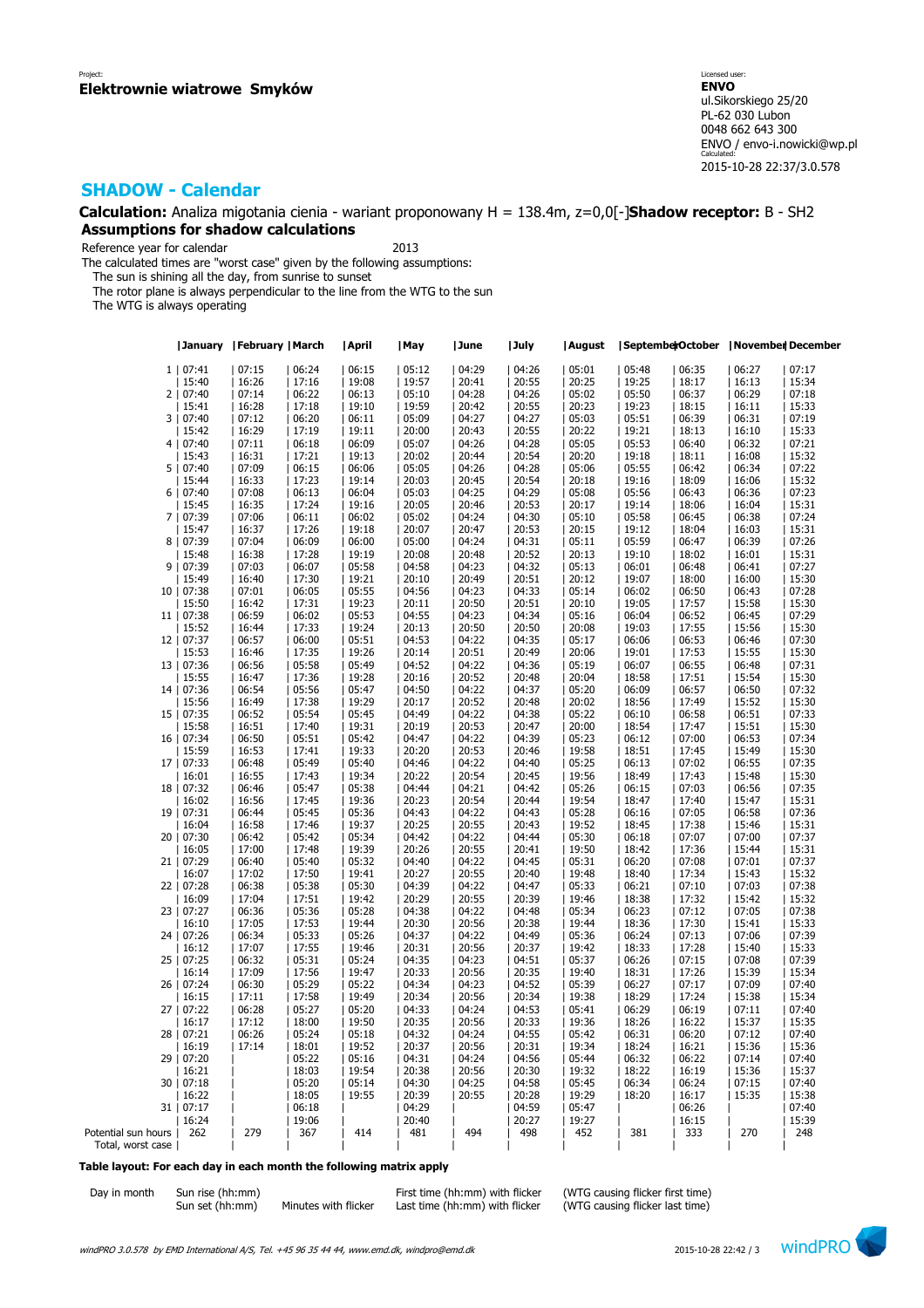**Calculation:** Analiza migotania cienia - wariant proponowany H = 138.4m, z=0,0[-]**Shadow receptor:** C - SH3 **Assumptions for shadow calculations**

Reference year for calendar 2013

The calculated times are "worst case" given by the following assumptions:

The sun is shining all the day, from sunrise to sunset

The rotor plane is always perpendicular to the line from the WTG to the sun

The WTG is always operating

|                     | January    | February   March |       | April | May   | June  | July  | August | Septembe rOctober |       | November December |       |
|---------------------|------------|------------------|-------|-------|-------|-------|-------|--------|-------------------|-------|-------------------|-------|
|                     | 1   07:41  | 07:15            | 06:24 | 06:15 | 05:12 | 04:29 | 04:26 | 05:01  | 05:48             | 06:35 | 06:27             | 07:17 |
|                     | 15:40      | 16:26            | 17:16 | 19:08 | 19:57 | 20:41 | 20:55 | 20:25  | 19:25             | 18:17 | 16:13             | 15:34 |
|                     |            |                  |       | 06:13 |       |       |       |        |                   |       |                   |       |
|                     | 2   07:40  | 07:14            | 06:22 |       | 05:10 | 04:28 | 04:26 | 05:02  | 05:50             | 06:37 | 06:29             | 07:18 |
|                     | 15:41      | 16:28            | 17:18 | 19:10 | 19:59 | 20:42 | 20:55 | 20:23  | 19:23             | 18:15 | 16:11             | 15:33 |
|                     | 3   07:40  | 07:12            | 06:20 | 06:11 | 05:09 | 04:27 | 04:27 | 05:03  | 05:51             | 06:39 | 06:31             | 07:19 |
|                     | 15:42      | 16:29            | 17:19 | 19:11 | 20:00 | 20:43 | 20:55 | 20:22  | 19:21             | 18:13 | 16:10             | 15:33 |
|                     | 4   07:40  | 07:11            | 06:18 | 06:09 | 05:07 | 04:26 | 04:28 | 05:05  | 05:53             | 06:40 | 06:32             | 07:21 |
|                     | 15:43      | 16:31            | 17:21 | 19:13 | 20:02 | 20:44 | 20:54 | 20:20  | 19:18             | 18:11 | 16:08             | 15:32 |
|                     | 5   07:40  | 07:09            | 06:15 | 06:06 | 05:05 | 04:26 | 04:28 | 05:06  | 05:55             | 06:42 | 06:34             | 07:22 |
|                     | 15:44      | 16:33            | 17:23 | 19:14 | 20:03 | 20:45 | 20:54 | 20:18  | 19:16             | 18:08 | 16:06             | 15:32 |
|                     |            |                  |       |       |       |       |       |        |                   |       |                   |       |
|                     | 6   07:40  | 07:08            | 06:13 | 06:04 | 05:03 | 04:25 | 04:29 | 05:08  | 05:56             | 06:43 | 06:36             | 07:23 |
|                     | 15:45      | 16:35            | 17:24 | 19:16 | 20:05 | 20:46 | 20:53 | 20:17  | 19:14             | 18:06 | 16:04             | 15:31 |
|                     | 7   07:39  | 07:06            | 06:11 | 06:02 | 05:02 | 04:24 | 04:30 | 05:09  | 05:58             | 06:45 | 06:38             | 07:24 |
|                     | 15:47      | 16:37            | 17:26 | 19:18 | 20:07 | 20:47 | 20:53 | 20:15  | 19:12             | 18:04 | 16:03             | 15:31 |
|                     | 8   07:39  | 07:04            | 06:09 | 06:00 | 05:00 | 04:24 | 04:31 | 05:11  | 05:59             | 06:47 | 06:39             | 07:26 |
|                     | 15:48      | 16:38            | 17:28 | 19:19 | 20:08 | 20:48 | 20:52 | 20:13  | 19:10             | 18:02 | 16:01             | 15:31 |
| 9                   | 07:39      | 07:03            | 06:07 | 05:58 | 04:58 | 04:23 | 04:32 | 05:13  | 06:01             | 06:48 | 06:41             | 07:27 |
|                     | 15:49      | 16:40            | 17:30 | 19:21 | 20:10 | 20:49 | 20:51 | 20:11  | 19:07             | 18:00 | 16:00             | 15:30 |
|                     |            |                  |       |       |       |       |       |        |                   |       |                   |       |
|                     | 10   07:38 | 07:01            | 06:05 | 05:55 | 04:56 | 04:23 | 04:33 | 05:14  | 06:02             | 06:50 | 06:43             | 07:28 |
|                     | 15:50      | 16:42            | 17:31 | 19:23 | 20:11 | 20:50 | 20:51 | 20:10  | 19:05             | 17:57 | 15:58             | 15:30 |
|                     | 11   07:38 | 06:59            | 06:02 | 05:53 | 04:55 | 04:23 | 04:34 | 05:16  | 06:04             | 06:52 | 06:45             | 07:29 |
|                     | 15:52      | 16:44            | 17:33 | 19:24 | 20:13 | 20:50 | 20:50 | 20:08  | 19:03             | 17:55 | 15:56             | 15:30 |
|                     | 12   07:37 | 06:57            | 06:00 | 05:51 | 04:53 | 04:22 | 04:35 | 05:17  | 06:06             | 06:53 | 06:46             | 07:30 |
|                     | 15:53      | 16:46            | 17:35 | 19:26 | 20:14 | 20:51 | 20:49 | 20:06  | 19:01             | 17:53 | 15:55             | 15:30 |
|                     | 13   07:36 | 06:56            | 05:58 | 05:49 | 04:52 | 04:22 | 04:36 | 05:19  | 06:07             | 06:55 | 06:48             | 07:31 |
|                     | 15:55      |                  | 17:36 | 19:28 | 20:16 | 20:52 | 20:48 | 20:04  | 18:58             |       | 15:54             | 15:30 |
|                     |            | 16:47            |       |       |       |       |       |        |                   | 17:51 |                   |       |
|                     | 14   07:36 | 06:54            | 05:56 | 05:47 | 04:50 | 04:22 | 04:37 | 05:20  | 06:09             | 06:57 | 06:50             | 07:32 |
|                     | 15:56      | 16:49            | 17:38 | 19:29 | 20:17 | 20:52 | 20:48 | 20:02  | 18:56             | 17:49 | 15:52             | 15:30 |
|                     | 15   07:35 | 06:52            | 05:54 | 05:45 | 04:49 | 04:22 | 04:38 | 05:22  | 06:10             | 06:58 | 06:51             | 07:33 |
|                     | 15:58      | 16:51            | 17:40 | 19:31 | 20:19 | 20:53 | 20:47 | 20:00  | 18:54             | 17:47 | 15:51             | 15:30 |
|                     | 16   07:34 | 06:50            | 05:51 | 05:42 | 04:47 | 04:22 | 04:39 | 05:23  | 06:12             | 07:00 | 06:53             | 07:34 |
|                     | 15:59      | 16:53            | 17:41 | 19:33 | 20:20 | 20:53 | 20:46 | 19:58  | 18:51             | 17:45 | 15:49             | 15:30 |
|                     | 17   07:33 | 06:48            | 05:49 | 05:40 | 04:46 | 04:22 | 04:40 | 05:25  | 06:13             | 07:02 | 06:55             | 07:35 |
|                     | 16:01      | 16:55            | 17:43 | 19:34 | 20:22 | 20:54 | 20:45 | 19:56  | 18:49             |       | 15:48             | 15:30 |
|                     |            |                  |       |       |       |       |       |        |                   | 17:43 |                   |       |
|                     | 18   07:32 | 06:46            | 05:47 | 05:38 | 04:44 | 04:21 | 04:42 | 05:26  | 06:15             | 07:03 | 06:56             | 07:35 |
|                     | 16:02      | 16:56            | 17:45 | 19:36 | 20:23 | 20:54 | 20:44 | 19:54  | 18:47             | 17:40 | 15:47             | 15:31 |
|                     | 19   07:31 | 06:44            | 05:45 | 05:36 | 04:43 | 04:22 | 04:43 | 05:28  | 06:16             | 07:05 | 06:58             | 07:36 |
|                     | 16:04      | 16:58            | 17:46 | 19:37 | 20:25 | 20:55 | 20:43 | 19:52  | 18:45             | 17:38 | 15:46             | 15:31 |
| 20                  | 07:30      | 06:42            | 05:42 | 05:34 | 04:42 | 04:22 | 04:44 | 05:30  | 06:18             | 07:07 | 07:00             | 07:37 |
|                     | 16:05      | 17:00            | 17:48 | 19:39 | 20:26 | 20:55 | 20:41 | 19:50  | 18:42             | 17:36 | 15:44             | 15:31 |
| 21                  | 07:29      | 06:40            | 05:40 | 05:32 | 04:40 | 04:22 | 04:45 | 05:31  | 06:20             | 07:08 | 07:01             | 07:37 |
|                     | 16:07      | 17:02            | 17:50 | 19:41 | 20:27 | 20:55 | 20:40 | 19:48  | 18:40             | 17:34 | 15:43             | 15:32 |
|                     | 22   07:28 | 06:38            | 05:38 | 05:30 | 04:39 | 04:22 | 04:47 | 05:33  | 06:21             | 07:10 | 07:03             | 07:38 |
|                     |            |                  |       |       |       |       |       |        |                   |       |                   |       |
|                     | 16:09      | 17:04            | 17:51 | 19:42 | 20:29 | 20:55 | 20:39 | 19:46  | 18:38             | 17:32 | 15:42             | 15:32 |
| 23                  | 07:27      | 06:36            | 05:36 | 05:28 | 04:38 | 04:22 | 04:48 | 05:34  | 06:23             | 07:12 | 07:05             | 07:38 |
|                     | 16:10      | 17:05            | 17:53 | 19:44 | 20:30 | 20:56 | 20:38 | 19:44  | 18:36             | 17:30 | 15:41             | 15:33 |
| 24                  | 07:26      | 06:34            | 05:33 | 05:26 | 04:37 | 04:22 | 04:49 | 05:36  | 06:24             | 07:13 | 07:06             | 07:39 |
|                     | 16:12      | 17:07            | 17:55 | 19:46 | 20:31 | 20:56 | 20:37 | 19:42  | 18:33             | 17:28 | 15:40             | 15:33 |
|                     | 25   07:25 | 06:32            | 05:31 | 05:24 | 04:35 | 04:23 | 04:51 | 05:37  | 06:26             | 07:15 | 07:08             | 07:39 |
|                     | 16:14      | 17:09            | 17:56 | 19:47 | 20:33 | 20:56 | 20:35 | 19:40  | 18:31             | 17:26 | 15:39             | 15:34 |
|                     | 26   07:24 | 06:30            | 05:29 | 05:22 | 04:34 | 04:23 | 04:52 | 05:39  | 06:27             | 07:17 | 07:09             | 07:40 |
|                     | 16:15      | 17:11            | 17:58 | 19:49 | 20:34 | 20:56 | 20:34 | 19:38  | 18:29             | 17:24 | 15:38             | 15:34 |
|                     |            |                  |       |       |       |       |       |        |                   |       |                   |       |
| 27                  | 07:22      | 06:28            | 05:27 | 05:20 | 04:33 | 04:23 | 04:53 | 05:40  | 06:29             | 06:19 | 07:11             | 07:40 |
|                     | 16:17      | 17:12            | 18:00 | 19:50 | 20:35 | 20:56 | 20:32 | 19:36  | 18:26             | 16:22 | 15:37             | 15:35 |
| 28                  | 07:21      | 06:26            | 05:24 | 05:18 | 04:32 | 04:24 | 04:55 | 05:42  | 06:31             | 06:20 | 07:12             | 07:40 |
|                     | 16:19      | 17:14            | 18:01 | 19:52 | 20:37 | 20:56 | 20:31 | 19:34  | 18:24             | 16:20 | 15:36             | 15:36 |
|                     | 29   07:20 |                  | 05:22 | 05:16 | 04:31 | 04:24 | 04:56 | 05:44  | 06:32             | 06:22 | 07:14             | 07:40 |
|                     | 16:21      |                  | 18:03 | 19:54 | 20:38 | 20:56 | 20:30 | 19:32  | 18:22             | 16:19 | 15:36             | 15:37 |
| 30                  | 07:18      |                  | 05:20 | 05:14 | 04:30 | 04:25 | 04:58 | 05:45  | 06:34             | 06:24 | 07:15             | 07:40 |
|                     | 16:22      |                  | 18:05 | 19:55 | 20:39 | 20:55 | 20:28 | 19:29  | 18:20             | 16:17 | 15:35             | 15:38 |
|                     |            |                  | 06:18 |       |       |       |       |        |                   |       |                   |       |
|                     | 31   07:17 |                  |       |       | 04:29 |       | 04:59 | 05:47  |                   | 06:25 |                   | 07:40 |
|                     | 16:24      |                  | 19:06 |       | 20:40 |       | 20:27 | 19:27  |                   | 16:15 |                   | 15:38 |
| Potential sun hours | 262        | 279              | 367   | 414   | 481   | 494   | 498   | 452    | 381               | 333   | 270               | 248   |
| Total, worst case   |            |                  |       |       |       |       |       |        |                   |       |                   |       |

### **Table layout: For each day in each month the following matrix apply**

| Day in month | Sun rise (hh:mm) |
|--------------|------------------|
|              | Sun set (hh:mm)  |

 $\text{S}(\hat{\text{hh}}:\hat{\text{mm}})$  Minutes with flicker Last time (hh:mm) with flicker

Day in month Sun rise (hh:mm)<br>Sun set (hh:mm) Minutes with flicker Last time (hh:mm) with flicker (WTG causing flicker last time)

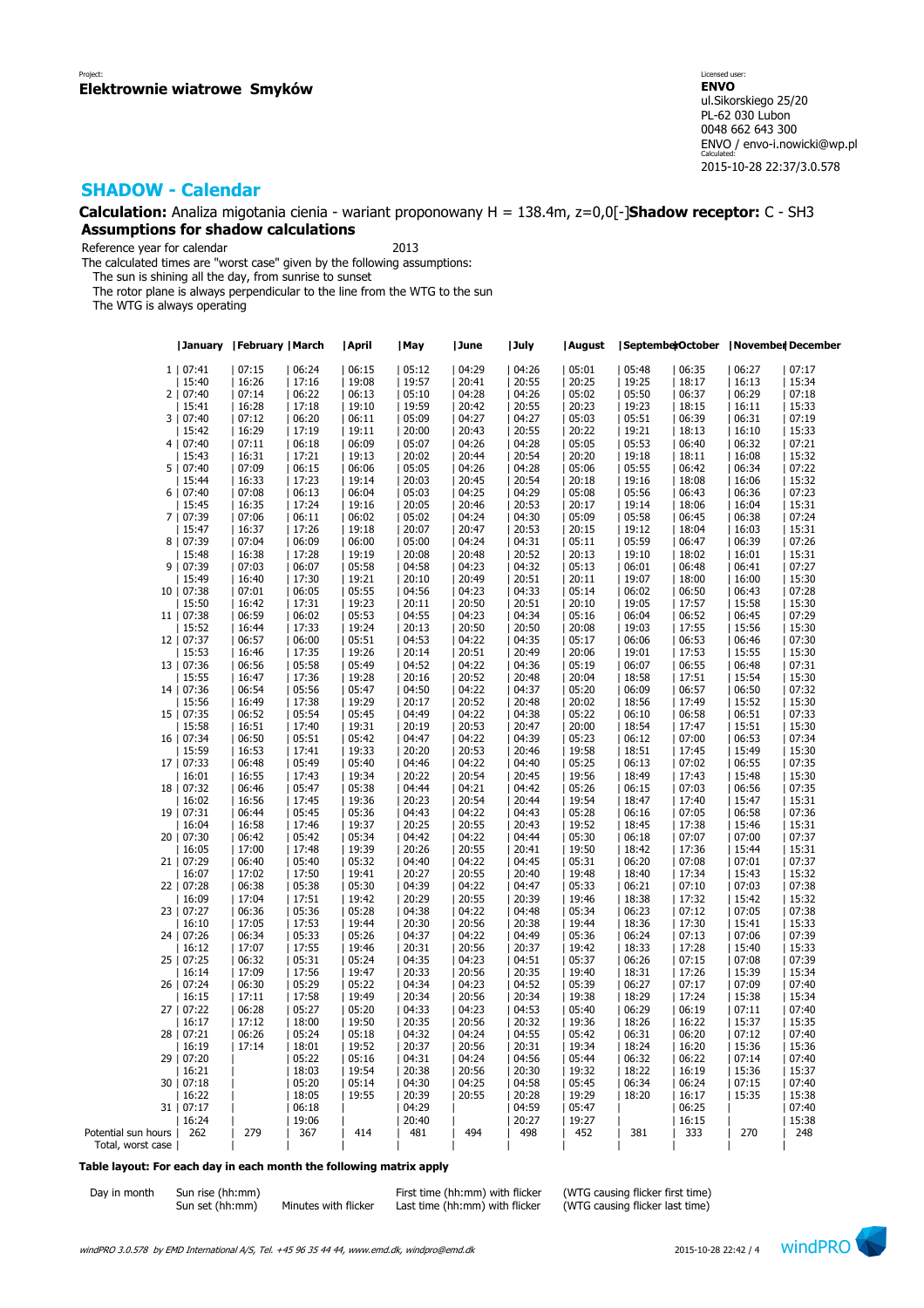**Calculation:** Analiza migotania cienia - wariant proponowany H = 138.4m, z=0,0[-]**Shadow receptor:** D - SH4 **Assumptions for shadow calculations**

Reference year for calendar 2013

The calculated times are "worst case" given by the following assumptions:

The sun is shining all the day, from sunrise to sunset

The rotor plane is always perpendicular to the line from the WTG to the sun

The WTG is always operating

|                     |            | January   February   March |       | April | May            | June  | July  | August | SeptemberOctober |       | November December |       |
|---------------------|------------|----------------------------|-------|-------|----------------|-------|-------|--------|------------------|-------|-------------------|-------|
|                     | 1   07:40  | 07:15                      | 06:24 | 06:15 | 05:12          | 04:29 | 04:26 | 05:01  | 05:48            | 06:35 | 06:27             | 07:17 |
|                     | 15:40      | 16:26                      | 17:16 | 19:08 | 19:57          | 20:41 | 20:55 | 20:25  | 19:25            | 18:17 | 16:13             | 15:34 |
|                     | 2   07:40  | 07:14                      | 06:22 | 06:13 | 05:10          | 04:28 | 04:26 | 05:02  | 05:50            | 06:37 | 06:29             | 07:18 |
|                     | 15:41      | 16:28                      | 17:18 | 19:10 | 19:59          | 20:42 | 20:55 | 20:23  | 19:23            | 18:15 | 16:11             | 15:33 |
|                     | 3   07:40  | 07:12                      | 06:20 | 06:11 | 05:09          | 04:27 | 04:27 | 05:03  | 05:51            | 06:39 | 06:31             | 07:19 |
|                     | 15:42      | 16:29                      | 17:19 | 19:11 | 20:00          | 20:43 | 20:54 | 20:22  | 19:21            | 18:13 | 16:10             | 15:33 |
|                     | 4   07:40  | 07:11                      | 06:18 | 06:09 | 05:07          | 04:26 | 04:28 | 05:05  | 05:53            | 06:40 | 06:32             | 07:21 |
|                     | 15:43      | 16:31                      | 17:21 | 19:13 | 20:02          | 20:44 | 20:54 | 20:20  | 19:18            | 18:11 | 16:08             | 15:32 |
| 5 <sub>1</sub>      | 07:40      | 07:09                      | 06:15 | 06:06 | 05:05          | 04:26 | 04:28 | 05:06  | 05:55            | 06:42 | 06:34             | 07:22 |
|                     | 15:44      | 16:33                      | 17:23 | 19:14 | 20:03          | 20:45 | 20:54 | 20:18  | 19:16            | 18:08 | 16:06             | 15:32 |
|                     |            |                            |       | 06:04 |                |       |       |        |                  |       |                   |       |
|                     | 6   07:40  | 07:08                      | 06:13 |       | 05:03          | 04:25 | 04:29 | 05:08  | 05:56            | 06:43 | 06:36             | 07:23 |
|                     | 15:45      | 16:35                      | 17:24 | 19:16 | 20:05<br>05:02 | 20:46 | 20:53 | 20:17  | 19:14            | 18:06 | 16:04<br>06:38    | 15:31 |
|                     | 7   07:39  | 07:06                      | 06:11 | 06:02 |                | 04:24 | 04:30 | 05:09  | 05:58            | 06:45 |                   | 07:24 |
|                     | 15:47      | 16:37                      | 17:26 | 19:18 | 20:06          | 20:47 | 20:53 | 20:15  | 19:12            | 18:04 | 16:03             | 15:31 |
|                     | 8   07:39  | 07:04                      | 06:09 | 06:00 | 05:00          | 04:24 | 04:31 | 05:11  | 05:59            | 06:47 | 06:39             | 07:26 |
|                     | 15:48      | 16:38                      | 17:28 | 19:19 | 20:08          | 20:48 | 20:52 | 20:13  | 19:10            | 18:02 | 16:01             | 15:31 |
| 9                   | 07:39      | 07:03                      | 06:07 | 05:58 | 04:58          | 04:23 | 04:32 | 05:13  | 06:01            | 06:48 | 06:41             | 07:27 |
|                     | 15:49      | 16:40                      | 17:30 | 19:21 | 20:10          | 20:49 | 20:51 | 20:11  | 19:07            | 18:00 | 16:00             | 15:30 |
| 10                  | 07:38      | 07:01                      | 06:05 | 05:55 | 04:56          | 04:23 | 04:33 | 05:14  | 06:02            | 06:50 | 06:43             | 07:28 |
|                     | 15:50      | 16:42                      | 17:31 | 19:23 | 20:11          | 20:50 | 20:51 | 20:10  | 19:05            | 17:57 | 15:58             | 15:30 |
|                     | 11   07:38 | 06:59                      | 06:02 | 05:53 | 04:55          | 04:23 | 04:34 | 05:16  | 06:04            | 06:52 | 06:45             | 07:29 |
|                     | 15:52      | 16:44                      | 17:33 | 19:24 | 20:13          | 20:50 | 20:50 | 20:08  | 19:03            | 17:55 | 15:56             | 15:30 |
|                     | 12   07:37 | 06:57                      | 06:00 | 05:51 | 04:53          | 04:22 | 04:35 | 05:17  | 06:05            | 06:53 | 06:46             | 07:30 |
|                     | 15:53      | 16:46                      | 17:35 | 19:26 | 20:14          | 20:51 | 20:49 | 20:06  | 19:01            | 17:53 | 15:55             | 15:30 |
|                     | 13   07:36 | 06:56                      | 05:58 | 05:49 | 04:52          | 04:22 | 04:36 | 05:19  | 06:07            | 06:55 | 06:48             | 07:31 |
|                     | 15:55      | 16:47                      | 17:36 | 19:28 | 20:16          | 20:52 | 20:48 | 20:04  | 18:58            | 17:51 | 15:54             | 15:30 |
|                     | 14   07:36 | 06:54                      | 05:56 | 05:47 | 04:50          | 04:22 | 04:37 | 05:20  | 06:09            | 06:57 | 06:50             | 07:32 |
|                     | 15:56      | 16:49                      | 17:38 | 19:29 | 20:17          | 20:52 | 20:48 | 20:02  | 18:56            | 17:49 | 15:52             | 15:30 |
|                     | 15   07:35 | 06:52                      | 05:54 | 05:45 | 04:49          | 04:22 | 04:38 | 05:22  | 06:10            | 06:58 | 06:51             | 07:33 |
|                     | 15:58      | 16:51                      | 17:40 | 19:31 | 20:19          | 20:53 | 20:47 | 20:00  | 18:54            | 17:47 | 15:51             | 15:30 |
| 16                  | 07:34      | 06:50                      | 05:51 | 05:42 | 04:47          | 04:22 | 04:39 | 05:23  | 06:12            | 07:00 | 06:53             | 07:34 |
|                     | 15:59      | 16:53                      | 17:41 | 19:33 | 20:20          | 20:53 | 20:46 | 19:58  | 18:51            | 17:45 | 15:49             | 15:30 |
|                     | 17   07:33 | 06:48                      | 05:49 | 05:40 | 04:46          | 04:21 | 04:40 | 05:25  | 06:13            | 07:02 | 06:55             | 07:35 |
|                     | 16:01      | 16:55                      | 17:43 | 19:34 | 20:22          | 20:54 | 20:45 | 19:56  | 18:49            | 17:43 | 15:48             | 15:30 |
|                     | 18   07:32 | 06:46                      | 05:47 | 05:38 | 04:44          | 04:21 | 04:42 | 05:26  | 06:15            | 07:03 | 06:56             | 07:35 |
|                     | 16:02      | 16:56                      | 17:45 | 19:36 | 20:23          | 20:54 | 20:44 | 19:54  | 18:47            | 17:40 | 15:47             | 15:31 |
| 19                  | 07:31      | 06:44                      | 05:45 | 05:36 | 04:43          | 04:21 | 04:43 | 05:28  | 06:16            | 07:05 | 06:58             | 07:36 |
|                     | 16:04      | 16:58                      | 17:46 | 19:37 | 20:25          | 20:55 | 20:43 | 19:52  | 18:45            | 17:38 | 15:46             | 15:31 |
| 20                  | 07:30      | 06:42                      | 05:42 | 05:34 | 04:42          | 04:22 | 04:44 | 05:30  | 06:18            | 07:07 | 07:00             | 07:37 |
|                     | 16:05      | 17:00                      | 17:48 | 19:39 | 20:26          | 20:55 | 20:41 | 19:50  | 18:42            | 17:36 | 15:44             | 15:31 |
|                     | 21   07:29 | 06:40                      | 05:40 | 05:32 | 04:40          | 04:22 | 04:45 | 05:31  | 06:20            | 07:08 | 07:01             | 07:37 |
|                     | 16:07      | 17:02                      | 17:50 | 19:41 | 20:27          | 20:55 | 20:40 | 19:48  | 18:40            | 17:34 | 15:43             | 15:32 |
|                     | 22   07:28 | 06:38                      | 05:38 | 05:30 | 04:39          | 04:22 | 04:47 | 05:33  | 06:21            | 07:10 | 07:03             | 07:38 |
|                     | 16:09      | 17:04                      | 17:51 | 19:42 | 20:29          | 20:55 | 20:39 | 19:46  | 18:38            | 17:32 | 15:42             | 15:32 |
| 23                  | 07:27      | 06:36                      | 05:36 | 05:28 | 04:38          | 04:22 | 04:48 | 05:34  | 06:23            | 07:12 | 07:05             | 07:38 |
|                     | 16:10      | 17:05                      | 17:53 | 19:44 | 20:30          | 20:56 | 20:38 | 19:44  | 18:36            | 17:30 | 15:41             | 15:33 |
|                     | 24   07:26 | 06:34                      | 05:33 | 05:26 | 04:37          | 04:22 | 04:49 | 05:36  | 06:24            | 07:13 | 07:06             | 07:39 |
|                     | 16:12      | 17:07                      | 17:55 | 19:46 | 20:31          | 20:56 | 20:37 | 19:42  | 18:33            | 17:28 | 15:40             | 15:33 |
|                     | 25   07:25 | 06:32                      | 05:31 | 05:24 | 04:35          | 04:23 | 04:51 | 05:37  | 06:26            | 07:15 | 07:08             | 07:39 |
|                     | 16:14      | 17:09                      | 17:56 | 19:47 | 20:33          | 20:56 | 20:35 | 19:40  | 18:31            | 17:26 | 15:39             | 15:34 |
|                     | 26   07:24 | 06:30                      | 05:29 | 05:22 | 04:34          | 04:23 | 04:52 | 05:39  | 06:27            | 07:17 | 07:09             | 07:40 |
|                     | 16:15      | 17:11                      | 17:58 | 19:49 | 20:34          | 20:56 | 20:34 | 19:38  | 18:29            | 17:24 | 15:38             | 15:34 |
| 27                  | 07:22      | 06:28                      | 05:27 | 05:20 | 04:33          | 04:23 | 04:53 | 05:40  | 06:29            | 06:19 | 07:11             | 07:40 |
|                     | 16:17      | 17:12                      | 18:00 | 19:50 | 20:35          | 20:56 | 20:32 | 19:36  | 18:26            | 16:22 | 15:37             | 15:35 |
| 28                  | 07:21      | 06:26                      | 05:24 | 05:18 | 04:32          | 04:24 | 04:55 | 05:42  | 06:31            | 06:20 | 07:12             | 07:40 |
|                     | 16:19      | 17:14                      | 18:01 | 19:52 | 20:37          | 20:56 | 20:31 | 19:34  | 18:24            | 16:20 | 15:36             | 15:36 |
|                     | 29   07:20 |                            | 05:22 | 05:16 | 04:31          | 04:24 | 04:56 | 05:44  | 06:32            | 06:22 | 07:14             | 07:40 |
|                     | 16:21      |                            | 18:03 | 19:54 | 20:38          | 20:56 | 20:30 | 19:32  | 18:22            | 16:19 | 15:36             | 15:37 |
| 30                  | 07:18      |                            | 05:20 | 05:14 | 04:30          | 04:25 | 04:58 | 05:45  | 06:34            | 06:24 | 07:15             | 07:40 |
|                     | 16:22      |                            | 18:05 | 19:55 | 20:39          | 20:55 | 20:28 | 19:29  | 18:20            | 16:17 | 15:35             | 15:38 |
|                     | 31   07:17 |                            | 06:18 |       | 04:29          |       | 04:59 | 05:47  |                  | 06:25 |                   | 07:40 |
|                     | 16:24      |                            | 19:06 |       | 20:40          |       | 20:27 | 19:27  |                  | 16:15 |                   | 15:38 |
| Potential sun hours | 262        | 279                        | 367   | 414   | 481            | 494   | 498   | 452    | 381              | 333   | 270               | 248   |
| Total, worst case   |            |                            |       |       |                |       |       |        |                  |       |                   |       |

### **Table layout: For each day in each month the following matrix apply**

| Day in month | Sun rise (hh:mm |
|--------------|-----------------|
|              | Sun set (hh:mm) |

 $(hh:mm)$  Minutes with flicker Last time  $(hh:mm)$  with flicker

Day in month Sun rise (hh:mm)<br>Sun set (hh:mm) Minutes with flicker Last time (hh:mm) with flicker (WTG causing flicker last time)

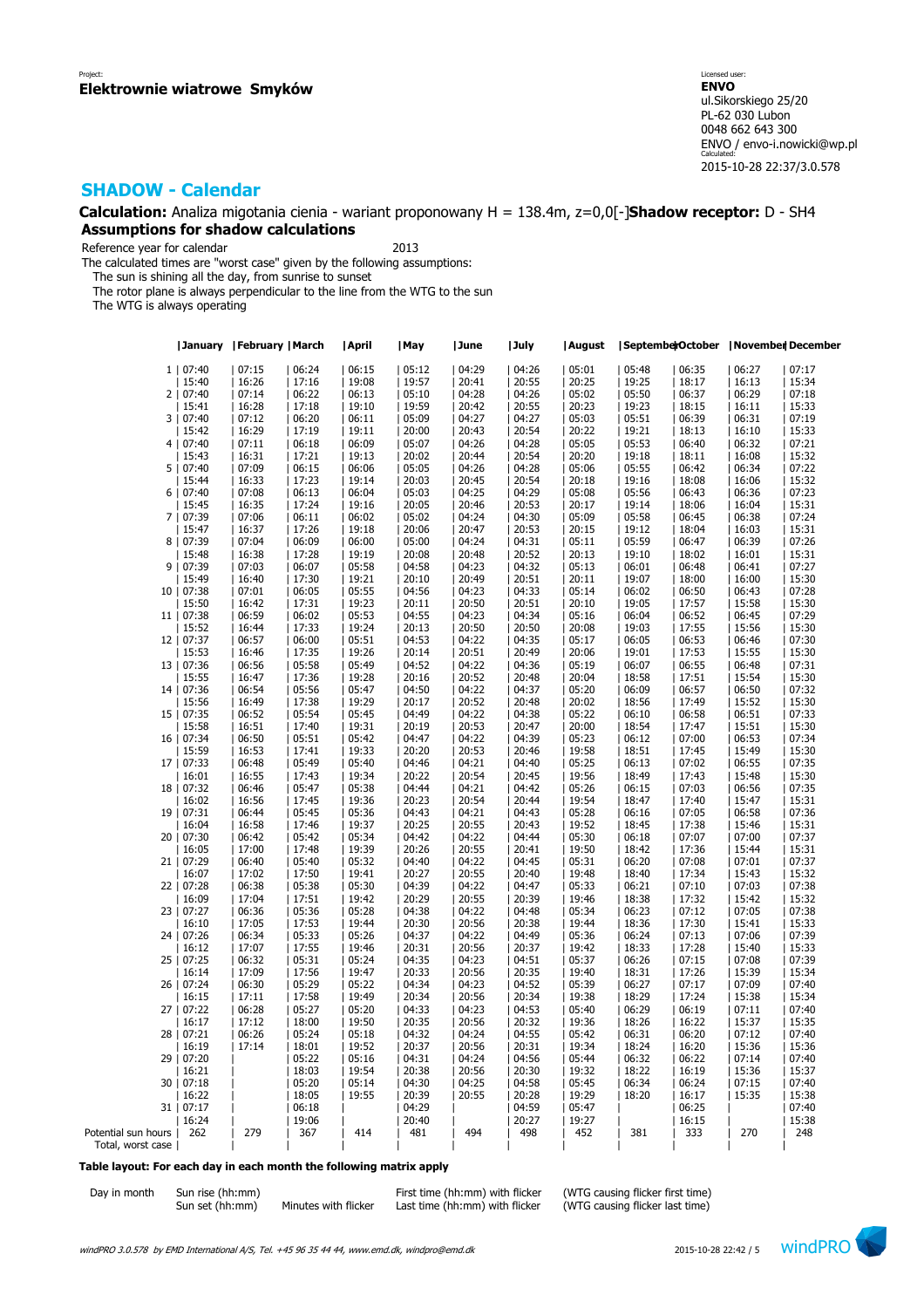**Calculation:** Analiza migotania cienia - wariant proponowany H = 138.4m, z=0,0[-]**Shadow receptor:** E - SH5 **Assumptions for shadow calculations**

Reference year for calendar 2013

The calculated times are "worst case" given by the following assumptions:

The sun is shining all the day, from sunrise to sunset

The rotor plane is always perpendicular to the line from the WTG to the sun

The WTG is always operating

|                     | January   February   March |       |                | April          |     |                                         | May   | June  | July  | August         |                |                      | September      |     |                      |       |                | October   November  December |
|---------------------|----------------------------|-------|----------------|----------------|-----|-----------------------------------------|-------|-------|-------|----------------|----------------|----------------------|----------------|-----|----------------------|-------|----------------|------------------------------|
|                     | 1   07:41                  | 07:16 | 06:24          | 06:15          |     | $06:50(2)$   $05:12$                    |       | 04:29 | 04:26 | 05:01          |                |                      | 05:48          |     |                      | 06:35 | 06:27          | 07:17                        |
|                     | 15:40                      | 16:26 | 17:16          | 19:08          | 6   | $06:56(2)$   19:57                      |       | 20:41 | 20:55 | 20:25          |                |                      | 19:25          |     |                      | 18:18 | 16:13          | 15:34                        |
|                     | 2   07:41                  | 07:14 | 06:22          | 06:13          |     | 06:48(2)   05:11                        |       | 04:28 | 04:26 | 05:02          |                |                      | 05:50          |     | $06:45(2)$   06:37   |       | 06:29          | 07:18                        |
|                     |                            |       |                |                |     |                                         |       |       |       |                |                |                      |                | 8   | $06:53(2)$   18:15   |       |                |                              |
|                     | 15:41                      | 16:28 | 17:18          | 19:10          | 11  | 06:59 (2)   19:59                       |       | 20:42 | 20:55 | 20:24          |                |                      | 19:23          |     |                      |       | 16:11          | 15:34                        |
|                     | 3   07:40                  | 07:13 | 06:20          | 06:11          |     | 06:46 (2)   05:09                       |       | 04:27 | 04:27 | 05:04          |                |                      | 05:52          |     | $06:43(2)$   $06:39$ |       | 06:31          | 07:19                        |
|                     | 15:42                      | 16:30 | 17:19          | 19:11          | 14  | $07:00(2)$   20:00                      |       | 20:43 | 20:55 | 20:22          |                |                      | 19:21          | 12  | $06:55(2)$   18:13   |       | 16:10          | 15:33                        |
|                     | 4 07:40                    | 07:11 | 06:18          | 06:09          |     | 06:46 (2)   05:07                       |       | 04:26 | 04:28 | 05:05          |                |                      | 05:53          |     | $06:41(2)$   $06:40$ |       | 06:33          | 07:21                        |
|                     | 15:43                      | 16:31 | 17:21          | 19:13          | 15  | $07:01(2)$   20:02                      |       | 20:44 | 20:54 | 20:20          |                |                      | 19:19          | 14  | $06:55(2)$   18:11   |       | 16:08          | 15:32                        |
|                     | 5   07:40                  | 07:09 | 06:16          | 06:06          |     | $06:44(2)$   $05:05$                    |       | 04:26 | 04:28 | 05:07          |                |                      | 05:55          |     | $06:41(2)$   $06:42$ |       | 06:34          | 07:22                        |
|                     | 15:44                      | 16:33 | 17:23          | 19:15          | 16  | $07:00(2)$   20:03                      |       | 20:45 | 20:54 | 20:19          |                |                      | 19:16          | 15  | $06:56(2)$   18:09   |       | 16:06          | 15:32                        |
|                     | 6 07:40                    | 07:08 | 06:13          | 06:04          |     | 06:44 (2)   05:03                       |       | 04:25 | 04:29 | 05:08          |                |                      | 05:56          |     | 06:40 (2)   06:44    |       | 06:36          | 07:23                        |
|                     | 15:45                      | 16:35 | 17:25          | 19:16          | 16  | $07:00(2)$   20:05                      |       | 20:46 | 20:53 | 20:17          |                |                      | 19:14          | 16  | $06:56(2)$   18:06   |       | 16:04          | 15:31                        |
|                     | 7   07:39                  | 07:06 | 06:11          | 06:02          |     | $06:44(2)$   $05:02$                    |       | 04:24 | 04:30 | 05:10          |                |                      | 05:58          |     | $06:40(2)$   06:45   |       | 06:38          | 07:25                        |
|                     | 15:47                      | 16:37 | 17:26          | 19:18          | 16  | $07:00(2)$   20:07                      |       | 20:47 | 20:53 | 20:15          |                |                      | 19:12          | 16  | $06:56(2)$   18:04   |       | 16:03          | 15:31                        |
|                     | 8   07:39                  | 07:04 | 06:09          | 06:00          |     | 06:44 (2)   05:00                       |       | 04:24 | 04:31 | 05:11          |                |                      | 05:59          |     | 06:39 (2)   06:47    |       | 06:39          | 07:26                        |
|                     | 15:48                      | 16:39 | 17:28          | 19:19          | 15  | $06:59(2)$   20:08                      |       | 20:48 | 20:52 | 20:13          |                |                      | 19:10          | 16  | $06:55(2)$   18:02   |       | 16:01          | 15:31                        |
|                     | 9   07:39                  | 07:03 | 06:07          | 05:58          |     | 06:45 (2)   04:58                       |       | 04:24 | 04:32 | 05:13          |                |                      | 06:01          |     | $06:40(2)$   06:48   |       | 06:41          | 07:27                        |
|                     | 15:49                      | 16:40 | 17:30          | 19:21          | 13  | 06:58 (2)   20:10                       |       | 20:49 | 20:52 | 20:12          |                |                      | 19:07          | 14  | $06:54(2)$   18:00   |       | 16:00          | 15:31                        |
|                     | 10   07:38                 | 07:01 | 06:05          | 05:55          |     | 06:45 (2)   04:57                       |       | 04:23 | 04:33 | 05:14          |                |                      | 06:02          |     | $06:40(2)$   06:50   |       | 06:43          | 07:28                        |
|                     | 15:50                      | 16:42 | 17:31          | 19:23          | 10  | $06:55(2)$   20:11                      |       | 20:50 | 20:51 | 20:10          |                |                      | 19:05          | 12  | $06:52(2)$   17:58   |       | 15:58          | 15:30                        |
|                     | 11   07:38                 | 06:59 | 06:02          | 05:53          |     | 06:48 (2)   04:55                       |       | 04:23 | 04:34 | 05:16          |                |                      | 06:04          |     | $06:42(2)$   $06:52$ |       | 06:45          | 07:29                        |
|                     | 15:52                      | 16:44 | 17:33          | 19:24          | 4   | $06:52(2)$   20:13                      |       | 20:50 | 20:50 | 20:08          |                |                      | 19:03          | 9   | $06:51(2)$   17:55   |       | 15:57          | 15:30                        |
|                     | 12   07:37                 |       |                |                |     |                                         |       |       |       | 05:17          |                |                      | 06:06          |     |                      |       |                | 07:30                        |
|                     |                            | 06:58 | 06:00          | 05:51          |     |                                         | 04:53 | 04:22 | 04:35 |                |                |                      |                |     |                      | 06:53 | 06:46          |                              |
|                     | 15:53                      | 16:46 | 17:35          | 19:26          |     |                                         | 20:14 | 20:51 | 20:49 | 20:06          |                |                      | 19:01          |     |                      | 17:53 | 15:55          | 15:30                        |
|                     | 13   07:36                 | 06:56 | 05:58          | 05:49          |     |                                         | 04:52 | 04:22 | 04:36 | 05:19          |                |                      | 06:07          |     |                      | 06:55 | 06:48          | 07:31                        |
|                     | 15:55                      | 16:48 | 17:36          | 19:28          |     |                                         | 20:16 | 20:52 | 20:49 | 20:04          |                |                      | 18:58          |     |                      | 17:51 | 15:54          | 15:30                        |
|                     | 14   07:36                 | 06:54 | 05:56          | 05:47          |     |                                         | 04:50 | 04:22 | 04:37 | 05:20          |                | 06:08(1)   06:09     |                |     |                      | 06:57 | 06:50          | 07:32                        |
|                     | 15:56                      | 16:49 | 17:38          | 19:29          |     |                                         | 20:17 | 20:52 | 20:48 | 20:02          | 4              | $06:12(1)$   18:56   |                |     |                      | 17:49 | 15:52          | 15:30                        |
|                     | 15   07:35                 | 06:52 | 05:54          | 05:45          |     |                                         | 04:49 | 04:22 | 04:38 | 05:22          |                | $06:05(1)$   $06:10$ |                |     |                      | 06:58 | 06:51          | 07:33                        |
|                     | 15:58                      | 16:51 | 17:40          | 19:31          |     |                                         | 20:19 | 20:53 | 20:47 | 20:00          | 9              | $06:14(1)$   18:54   |                |     |                      | 17:47 | 15:51          | 15:30                        |
|                     | 16   07:34                 | 06:50 | 05:51          | 05:43          |     |                                         | 04:47 | 04:22 | 04:39 | 05:23          |                | $06:04(1)$   $06:12$ |                |     |                      | 07:00 | 06:53          | 07:34                        |
|                     | 15:59                      | 16:53 | 17:41          | 19:33          |     |                                         | 20:20 | 20:53 | 20:46 | 19:58          | 11             | $06:15(1)$   18:52   |                |     |                      | 17:45 | 15:49          | 15:30                        |
|                     | 17   07:33                 | 06:48 | 05:49          | 05:40          |     |                                         | 04:46 | 04:22 | 04:40 | 05:25          |                | $06:03(1)$   $06:13$ |                |     |                      | 07:02 | 06:55          | 07:35                        |
|                     | 16:01                      | 16:55 | 17:43          | 19:34          |     |                                         | 20:22 | 20:54 | 20:45 | 19:56          | 12             | $06:15(1)$   18:49   |                |     |                      | 17:43 | 15:48          | 15:30                        |
|                     | 18   07:32                 | 06:46 | 05:47          | 05:38          |     |                                         | 04:44 | 04:22 | 04:42 | 05:27          |                | $06:03(1)$   $06:15$ |                |     |                      | 07:03 | 06:57          | 07:35                        |
|                     | 16:02                      | 16:56 | 17:45          | 19:36          |     |                                         | 20:23 | 20:54 | 20:44 | 19:55          | 12             | $06:15(1)$   18:47   |                |     |                      | 17:40 | 15:47          | 15:31                        |
|                     | 19   07:32                 | 06:44 | 05:45          | 05:36          |     |                                         | 04:43 | 04:22 | 04:43 | 05:28          |                | $06:02(1)$   $06:17$ |                |     |                      | 07:05 | 06:58          | 07:36                        |
|                     | 16:04                      | 16:58 | 17:47          | 19:38          |     |                                         | 20:25 | 20:55 | 20:43 | 19:53          | 13             | $06:15(1)$   18:45   |                |     |                      | 17:38 | 15:46          | 15:31                        |
|                     | 20   07:31                 | 06:42 | 05:42          | 05:34          |     |                                         | 04:42 | 04:22 | 04:44 | 05:30          |                | $06:03(1)$   $06:18$ |                |     |                      | 07:07 | 07:00          | 07:37                        |
|                     | 16:05                      | 17:00 | 17:48          | 19:39          |     |                                         | 20:26 | 20:55 | 20:42 | 19:50          | 12             | $06:15(1)$   18:42   |                |     |                      | 17:36 | 15:44          | 15:31                        |
|                     | 21   07:30                 | 06:40 | 05:40          | 05:32          |     | 06:01 (1)   04:40                       |       | 04:22 | 04:45 | 05:31          |                | $06:03(1)$   $06:20$ |                |     |                      | 07:08 | 07:01          | 07:37                        |
|                     | 16:07                      | 17:02 | 17:50          | 19:41          | 6   | $06:07(1)$   20:28                      |       | 20:55 | 20:40 | 19:48          | 10             | $06:13(1)$   18:40   |                |     |                      | 17:34 | 15:43          | 15:32                        |
|                     | 22   07:28                 | 06:38 | 05:38          | 05:30          |     | 05:59 (1)   04:39                       |       | 04:22 | 04:47 | 05:33          |                | 06:05(1)   06:21     |                |     |                      | 07:10 | 07:03          | 07:38                        |
|                     | 16:09                      | 17:04 | 17:51          | 19:42          | 10  | $06:09(1)$   20:29                      |       | 20:55 | 20:39 | 19:46          | $\overline{7}$ | $06:12(1)$   18:38   |                |     |                      | 17:32 | 15:42          | 15:32                        |
|                     | 23   07:27                 | 06:36 | 05:36          | 05:28          |     | 05:58 (1)   04:38                       |       | 04:22 | 04:48 | 05:34          |                |                      | 06:23          |     |                      | 07:12 | 07:05          | 07:38                        |
|                     | 16:10                      | 17:05 | 17:53          | 19:44          | 11  | $06:09(1)$   20:30                      |       | 20:56 | 20:38 | 19:44          |                |                      | 18:36          |     |                      | 17:30 | 15:41          | 15:33                        |
|                     | 24   07:26                 | 06:34 | 05:33          | 05:26          |     | $05:57(1)$   04:37                      |       | 04:22 | 04:49 | 05:36          |                |                      | 06:24          |     |                      | 07:14 | 07:06          | 07:39                        |
|                     | 16:12                      | 17:07 | 17:55          | 19:46          | 12  | $06:09(1)$   20:32                      |       | 20:56 | 20:37 | 19:42          |                |                      | 18:33          |     |                      | 17:28 | 15:40          | 15:33                        |
|                     | 25   07:25                 | 06:32 | 05:31          | 05:24          |     | 05:57 (1)   04:35                       |       | 04:23 | 04:51 | 05:37          |                |                      | 06:26          |     |                      | 07:15 | 07:08          | 07:39                        |
|                     | 16:14                      | 17:09 |                |                | 12  |                                         |       | 20:56 | 20:35 | 19:40          |                |                      |                |     |                      | 17:26 | 15:39          | 15:34                        |
|                     |                            | 06:30 | 17:56<br>05:29 | 19:47<br>05:22 |     | $06:09(1)$   20:33                      |       | 04:23 | 04:52 |                |                |                      | 18:31<br>06:28 |     |                      | 07:17 |                | 07:40                        |
|                     | 26   07:24<br>16:16        | 17:11 | 17:58          | 19:49          | 12  | 05:57 (1)   04:34<br>$06:09(1)$   20:34 |       | 20:56 | 20:34 | 05:39<br>19:38 |                |                      | 18:29          |     |                      | 17:24 | 07:09<br>15:38 | 15:34                        |
| 27                  |                            |       | 05:27          | 05:20          |     |                                         |       |       |       |                |                |                      |                |     |                      |       |                |                              |
|                     | 07:22                      | 06:28 |                |                |     | 05:57 (1)   04:33                       |       | 04:24 | 04:53 | 05:41          |                |                      | 06:29          |     |                      | 06:19 | 07:11          | 07:40                        |
|                     | 16:17                      | 17:12 | 18:00          | 19:51          | 11  | $06:08(1)$   20:35                      |       | 20:56 | 20:33 | 19:36          |                |                      | 18:27          |     |                      | 16:22 | 15:37          | 15:35                        |
|                     | 28   07:21                 | 06:26 | 05:24          | 05:18          |     | 05:58 (1)   04:32                       |       | 04:24 | 04:55 | 05:42          |                |                      | 06:31          |     |                      | 06:20 | 07:12          | 07:40                        |
|                     | 16:19                      | 17:14 | 18:01          | 19:52          | 8   | 06:06 (1)   20:37                       |       | 20:56 | 20:31 | 19:34          |                |                      | 18:24          |     |                      | 16:21 | 15:36          | 15:36                        |
|                     | 29   07:20                 |       | 05:22          | 05:16          |     | 05:59 (1)   04:31                       |       | 04:25 | 04:56 | 05:44          |                |                      | 06:32          |     |                      | 06:22 | 07:14          | 07:40                        |
|                     | 16:21                      |       | 18:03          | 19:54          | 5   | $06:04(1)$   20:38                      |       | 20:56 | 20:30 | 19:32          |                |                      | 18:22          |     |                      | 16:19 | 15:36          | 15:37                        |
|                     | 30   07:18                 |       | 05:20          | 05:14          |     |                                         | 04:30 | 04:25 | 04:58 | 05:45          |                |                      | 06:34          |     |                      | 06:24 | 07:15          | 07:40                        |
|                     | 16:22                      |       | 18:05          | 19:55          |     |                                         | 20:39 | 20:55 | 20:28 | 19:29          |                |                      | 18:20          |     |                      | 16:17 | 15:35          | 15:38                        |
|                     | 31   07:17                 |       | 06:18          |                |     |                                         | 04:29 |       | 04:59 | 05:47          |                |                      |                |     |                      | 06:26 |                | 07:41                        |
|                     | 16:24                      |       | 19:06          |                |     |                                         | 20:40 |       | 20:27 | 19:27          |                |                      |                |     |                      | 16:15 |                | 15:39                        |
| Potential sun hours | 262                        | 279   | 367            | 414            |     |                                         | 481   | 494   | 498   | 452            |                |                      | 381            |     |                      | 333   | 270            | 248                          |
| Total, worst case   |                            |       |                |                | 223 |                                         |       |       |       |                | 90             |                      |                | 132 |                      |       |                |                              |

### **Table layout: For each day in each month the following matrix apply**

|  | Day in month | Sun rise |
|--|--------------|----------|
|  |              | Sun set  |

 $(hh:mm)$  Minutes with flicker Last time  $(hh:mm)$  with flicker

Day in month Sun rise (hh:mm) First time (hh:mm) with flicker (WTG causing flicker first time)<br>Sun set (hh:mm) Minutes with flicker Last time (hh:mm) with flicker (WTG causing flicker last time)

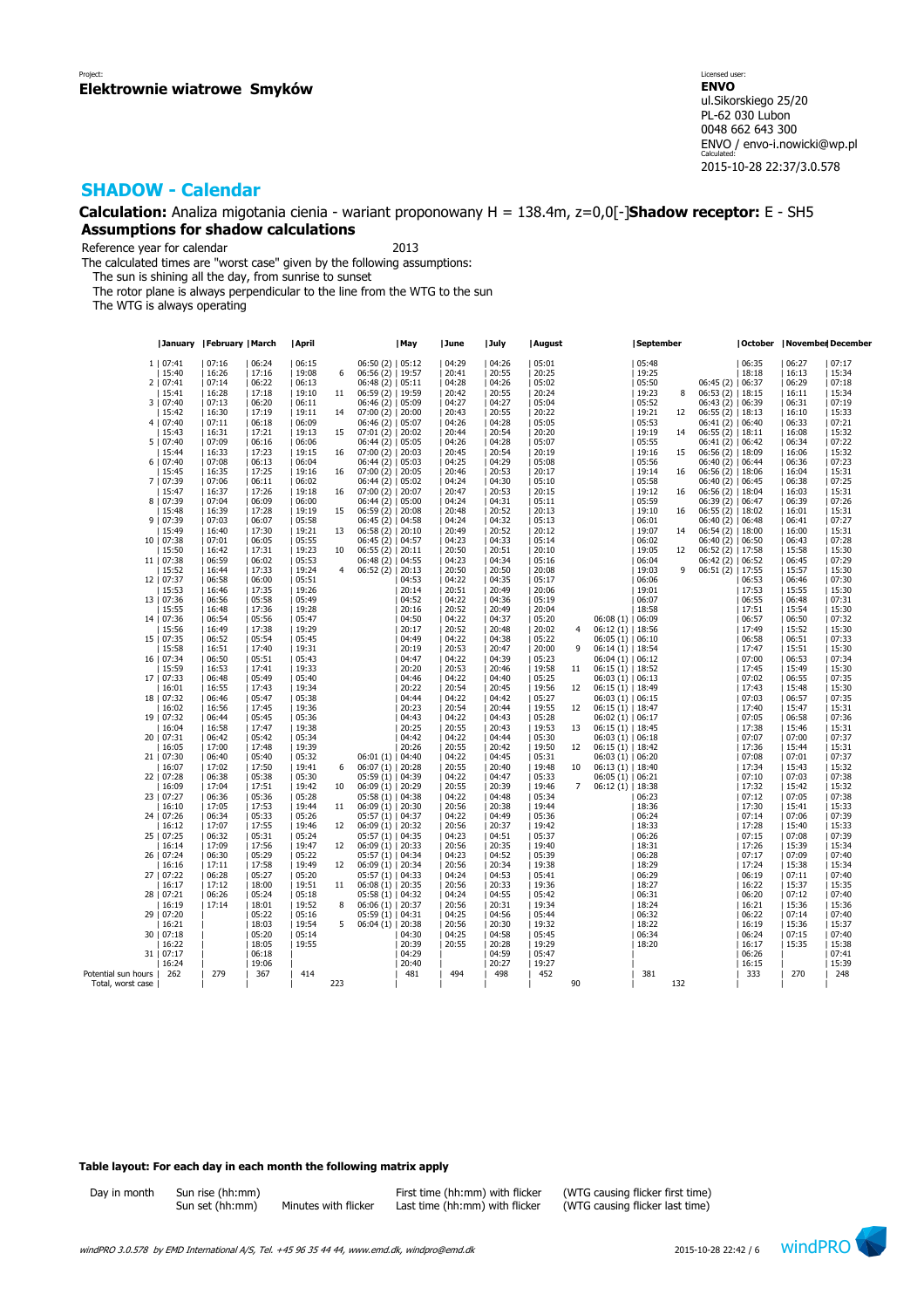**Calculation:** Analiza migotania cienia - wariant proponowany H = 138.4m, z=0,0[-]**Shadow receptor:** F - SH5 **Assumptions for shadow calculations**

Reference year for calendar 2013

The calculated times are "worst case" given by the following assumptions:

The sun is shining all the day, from sunrise to sunset

The rotor plane is always perpendicular to the line from the WTG to the sun

The WTG is always operating

|                     | January    |                |                    | February   March |       | April | May   | June  | July  | August | SeptemberOctober   November |       |       |                |                    | December |     |                          |
|---------------------|------------|----------------|--------------------|------------------|-------|-------|-------|-------|-------|--------|-----------------------------|-------|-------|----------------|--------------------|----------|-----|--------------------------|
|                     | 1   07:41  |                | $08:51(1)$   07:16 |                  | 06:24 | 06:15 | 05:12 | 04:29 | 04:26 | 05:00  | 05:48                       | 06:35 | 06:27 |                |                    | 07:17    |     | 08:40(1)                 |
|                     | 15:40      | 23             | $09:14(1)$   16:26 |                  | 17:16 | 19:08 | 19:57 | 20:41 | 20:55 | 20:25  | 19:25                       | 18:17 | 16:13 |                |                    | 15:34    | 16  | 08:56(1)                 |
|                     |            |                |                    |                  |       |       |       |       |       |        |                             |       |       |                |                    |          |     |                          |
|                     | 2   07:41  |                | 08:51 (1)   07:14  |                  | 06:22 | 06:13 | 05:10 | 04:28 | 04:26 | 05:02  | 05:50                       | 06:37 | 06:29 |                |                    | 07:18    |     | 08:40 (1)                |
|                     | 15:41      | 23             | 09:14 (1)   16:28  |                  | 17:18 | 19:10 | 19:59 | 20:42 | 20:55 | 20:23  | 19:23                       | 18:15 | 16:11 |                |                    | 15:33    | 17  | 08:57(1)                 |
|                     | 3   07:40  |                | 08:51(1)   07:13   |                  | 06:20 | 06:11 | 05:09 | 04:27 | 04:27 | 05:03  | 05:51                       | 06:39 | 06:31 |                |                    | 07:19    |     | 08:40 (1)                |
|                     | 15:42      | 23             | $09:14(1)$   16:29 |                  | 17:19 | 19:11 | 20:00 | 20:43 | 20:55 | 20:22  | 19:21                       | 18:13 | 16:10 |                |                    | 15:33    | 19  | 08:59 (1)                |
|                     | 4   07:40  |                | $08:52(1)$   07:11 |                  | 06:18 | 06:09 | 05:07 | 04:26 | 04:28 | 05:05  | 05:53                       | 06:40 | 06:32 |                |                    | 07:21    |     | 08:40 (1)                |
|                     | 15:43      | 22             | $09:14(1)$   16:31 |                  | 17:21 | 19:13 | 20:02 | 20:44 | 20:54 | 20:20  | 19:18                       | 18:11 | 16:08 |                |                    | 15:32    | 19  | 08:59 (1)                |
|                     | 5   07:40  |                | 08:53 (1)   07:09  |                  | 06:15 | 06:06 | 05:05 | 04:26 | 04:28 | 05:06  | 05:55                       | 06:42 | 06:34 |                |                    | 07:22    |     | 08:39 (1)                |
|                     | 15:44      | 22             | 09:15 (1)   16:33  |                  | 17:23 | 19:14 | 20:03 | 20:45 | 20:54 | 20:19  | 19:16                       | 18:08 | 16:06 |                |                    | 15:32    | 20  | 08:59(1)                 |
|                     |            |                |                    |                  |       | 06:04 |       |       | 04:29 | 05:08  |                             |       |       |                |                    |          |     |                          |
|                     | 6   07:40  |                | 08:53 (1)   07:08  |                  | 06:13 |       | 05:03 | 04:25 |       |        | 05:56                       | 06:44 | 06:36 |                |                    | 07:23    |     | 08:40 (1)                |
|                     | 15:45      | 22             | $09:15(1)$   16:35 |                  | 17:24 | 19:16 | 20:05 | 20:46 | 20:53 | 20:17  | 19:14                       | 18:06 | 16:04 |                |                    | 15:31    | 21  | 09:01 (1)                |
|                     | 7   07:39  |                | 08:55 (1)   07:06  |                  | 06:11 | 06:02 | 05:01 | 04:24 | 04:30 | 05:09  | 05:58                       | 06:45 | 06:38 |                |                    | 07:25    |     | 08:40 (1)                |
|                     | 15:46      | 20             | $09:15(1)$   16:37 |                  | 17:26 | 19:18 | 20:07 | 20:47 | 20:53 | 20:15  | 19:12                       | 18:04 | 16:03 |                |                    | 15:31    | 21  | 09:01 (1)                |
|                     | 8   07:39  |                | 08:55 (1)   07:04  |                  | 06:09 | 06:00 | 05:00 | 04:24 | 04:31 | 05:11  | 05:59                       | 06:47 | 06:39 |                |                    | 07:26    |     | 08:40 (1)                |
|                     | 15:48      | 20             | $09:15(1)$   16:38 |                  | 17:28 | 19:19 | 20:08 | 20:48 | 20:52 | 20:13  | 19:10                       | 18:02 | 16:01 |                |                    | 15:31    | 22  | 09:02(1)                 |
|                     | 9   07:39  |                | 08:56 (1)   07:03  |                  | 06:07 | 05:58 | 04:58 | 04:23 | 04:32 | 05:12  | 06:01                       | 06:48 | 06:41 |                |                    | 07:27    |     | 08:41 (1)                |
|                     | 15:49      | 19             | 09:15 (1)   16:40  |                  | 17:30 | 19:21 | 20:10 | 20:49 | 20:52 | 20:12  | 19:07                       | 18:00 | 16:00 |                |                    | 15:30    | 22  | 09:03(1)                 |
|                     | 10   07:38 |                | $08:57(1)$   07:01 |                  | 06:05 | 05:55 | 04:56 | 04:23 | 04:33 | 05:14  | 06:02                       | 06:50 | 06:43 |                |                    | 07:28    |     | 08:41 (1)                |
|                     | 15:50      | 18             | $09:15(1)$   16:42 |                  | 17:31 | 19:23 | 20:11 | 20:50 | 20:51 | 20:10  | 19:05                       | 17:57 | 15:58 |                |                    | 15:30    | 22  | 09:03(1)                 |
|                     | 11   07:38 |                | 08:57 (1)   06:59  |                  | 06:02 | 05:53 | 04:55 | 04:23 | 04:34 | 05:16  | 06:04                       | 06:52 | 06:45 |                |                    | 07:29    |     |                          |
|                     |            |                |                    |                  |       |       |       |       |       |        |                             |       |       |                |                    |          |     | $08:41(1)$<br>$09:04(1)$ |
|                     | 15:52      | 17             | $09:14(1)$   16:44 |                  | 17:33 | 19:24 | 20:13 | 20:50 | 20:50 | 20:08  | 19:03                       | 17:55 | 15:56 |                |                    | 15:30    | 23  |                          |
|                     | 12   07:37 |                | 08:58(1)   06:57   |                  | 06:00 | 05:51 | 04:53 | 04:22 | 04:35 | 05:17  | 06:06                       | 06:53 | 06:46 |                |                    | 07:30    |     | 08:41 (1)                |
|                     | 15:53      | 16             | $09:14(1)$   16:46 |                  | 17:35 | 19:26 | 20:14 | 20:51 | 20:49 | 20:06  | 19:01                       | 17:53 | 15:55 |                |                    | 15:30    | 23  | 09:04 (1)                |
|                     | 13   07:36 |                | 09:00 (1)   06:56  |                  | 05:58 | 05:49 | 04:52 | 04:22 | 04:36 | 05:19  | 06:07                       | 06:55 | 06:48 |                |                    | 07:31    |     | 08:42 (1)                |
|                     | 15:55      | 14             | $09:14(1)$   16:47 |                  | 17:36 | 19:28 | 20:16 | 20:52 | 20:49 | 20:04  | 18:58                       | 17:51 | 15:53 |                |                    | 15:30    | 23  | 09:05(1)                 |
|                     | 14   07:36 |                | 09:02 (1)   06:54  |                  | 05:56 | 05:47 | 04:50 | 04:22 | 04:37 | 05:20  | 06:09                       | 06:57 | 06:50 |                |                    | 07:32    |     | 08:42 (1)                |
|                     | 15:56      | 11             | $09:13(1)$   16:49 |                  | 17:38 | 19:29 | 20:17 | 20:52 | 20:48 | 20:02  | 18:56                       | 17:49 | 15:52 |                |                    | 15:30    | 24  | 09:06 (1)                |
|                     | 15   07:35 |                | $09:04(1)$   06:52 |                  | 05:54 | 05:45 | 04:49 | 04:22 | 04:38 | 05:22  | 06:10                       | 06:58 | 06:51 |                |                    | 07:33    |     | 08:43 (1)                |
|                     | 15:58      | $\overline{7}$ | $09:11(1)$   16:51 |                  | 17:40 | 19:31 | 20:19 | 20:53 | 20:47 | 20:00  | 18:54                       | 17:47 | 15:51 |                |                    | 15:30    | 23  | 09:06 (1)                |
|                     | 16   07:34 |                |                    | 06:50            | 05:51 | 05:42 | 04:47 | 04:22 | 04:39 | 05:23  | 06:12                       | 07:00 | 06:53 |                |                    | 07:34    |     | 08:42 (1)                |
|                     | 15:59      |                |                    | 16:53            | 17:41 | 19:33 | 20:20 | 20:53 | 20:46 | 19:58  | 18:52                       | 17:45 | 15:49 |                |                    | 15:30    | 24  | 09:06(1)                 |
|                     | 17   07:33 |                |                    | 06:48            | 05:49 | 05:40 | 04:46 | 04:21 | 04:40 | 05:25  | 06:13                       | 07:02 | 06:55 |                |                    | 07:35    |     | 08:43 (1)                |
|                     | 16:01      |                |                    | 16:55            | 17:43 | 19:34 | 20:22 | 20:54 | 20:45 | 19:56  | 18:49                       | 17:43 | 15:48 |                |                    | 15:30    | 23  |                          |
|                     |            |                |                    |                  |       |       |       |       |       |        |                             |       |       |                |                    |          |     | 09:06 (1)                |
|                     | 18   07:32 |                |                    | 06:46            | 05:47 | 05:38 | 04:44 | 04:21 | 04:42 | 05:26  | 06:15                       | 07:03 | 06:56 |                |                    | 07:35    |     | 08:44(1)                 |
|                     | 16:02      |                |                    | 16:56            | 17:45 | 19:36 | 20:23 | 20:54 | 20:44 | 19:54  | 18:47                       | 17:40 | 15:47 |                |                    | 15:31    | 23  | 09:07 (1)                |
|                     | 19   07:31 |                |                    | 06:44            | 05:45 | 05:36 | 04:43 | 04:21 | 04:43 | 05:28  | 06:16                       | 07:05 | 06:58 |                |                    | 07:36    |     | 08:44(1)                 |
|                     | 16:04      |                |                    | 16:58            | 17:46 | 19:37 | 20:25 | 20:55 | 20:43 | 19:52  | 18:45                       | 17:38 | 15:45 |                |                    | 15:31    | 24  | 09:08 (1)                |
|                     | 20   07:31 |                |                    | 06:42            | 05:42 | 05:34 | 04:42 | 04:22 | 04:44 | 05:30  | 06:18                       | 07:07 | 07:00 |                |                    | 07:37    |     | 08:44(1)                 |
|                     | 16:05      |                |                    | 17:00            | 17:48 | 19:39 | 20:26 | 20:55 | 20:42 | 19:50  | 18:42                       | 17:36 | 15:44 |                |                    | 15:31    | 24  | 09:08(1)                 |
|                     | 21   07:29 |                |                    | 06:40            | 05:40 | 05:32 | 04:40 | 04:22 | 04:45 | 05:31  | 06:20                       | 07:08 | 07:01 |                |                    | 07:37    |     | 08:45(1)                 |
|                     | 16:07      |                |                    | 17:02            | 17:50 | 19:41 | 20:27 | 20:55 | 20:40 | 19:48  | 18:40                       | 17:34 | 15:43 |                |                    | 15:32    | 24  | 09:09(1)                 |
|                     | 22   07:28 |                |                    | 06:38            | 05:38 | 05:30 | 04:39 | 04:22 | 04:47 | 05:33  | 06:21                       | 07:10 | 07:03 |                |                    | 07:38    |     | 08:45(1)                 |
|                     | 16:09      |                |                    | 17:04            | 17:51 | 19:42 | 20:29 | 20:55 | 20:39 | 19:46  | 18:38                       | 17:32 | 15:42 |                |                    | 15:32    | 24  | 09:09 (1)                |
|                     | 23   07:27 |                |                    | 06:36            | 05:36 | 05:28 | 04:38 | 04:22 | 04:48 | 05:34  | 06:23                       | 07:12 | 07:05 |                |                    | 07:38    |     | 08:46 (1)                |
|                     | 16:10      |                |                    | 17:05            | 17:53 | 19:44 | 20:30 | 20:56 | 20:38 | 19:44  | 18:36                       | 17:30 | 15:41 |                |                    | 15:32    | 24  | 09:10 (1)                |
|                     | 24   07:26 |                |                    | 06:34            | 05:33 | 05:26 | 04:37 | 04:22 | 04:49 | 05:36  | 06:24                       | 07:13 | 07:06 |                |                    | 07:39    |     | 08:46 (1)                |
|                     | 16:12      |                |                    | 17:07            | 17:55 | 19:46 | 20:32 | 20:56 | 20:37 | 19:42  | 18:33                       | 17:28 | 15:40 |                |                    | 15:33    | 24  | 09:10 (1)                |
|                     |            |                |                    |                  |       |       |       |       |       |        |                             |       |       |                |                    |          |     |                          |
|                     | 25   07:25 |                |                    | 06:32            | 05:31 | 05:24 | 04:35 | 04:23 | 04:51 | 05:37  | 06:26                       | 07:15 | 07:08 |                |                    | 07:39    |     | 08:46 (1)                |
|                     | 16:14      |                |                    | 17:09            | 17:56 | 19:47 | 20:33 | 20:56 | 20:35 | 19:40  | 18:31                       | 17:26 | 15:39 |                |                    | 15:34    | 24  | 09:10(1)                 |
|                     | 26   07:24 |                |                    | 06:30            | 05:29 | 05:22 | 04:34 | 04:23 | 04:52 | 05:39  | 06:27                       | 07:17 | 07:09 |                |                    | 07:40    |     | 08:48 (1)                |
|                     | 16:15      |                |                    | 17:11            | 17:58 | 19:49 | 20:34 | 20:56 | 20:34 | 19:38  | 18:29                       | 17:24 | 15:38 |                |                    | 15:34    | 23  | 09:11(1)                 |
| 27 <sub>1</sub>     | 07:22      |                |                    | 06:28            | 05:27 | 05:20 | 04:33 | 04:23 | 04:53 | 05:40  | 06:29                       | 06:19 | 07:11 |                | 08:45 (1)   07:40  |          |     | 08:48 (1)                |
|                     | 16:17      |                |                    | 17:12            | 18:00 | 19:51 | 20:35 | 20:56 | 20:33 | 19:36  | 18:26                       | 16:22 | 15:37 | $\overline{4}$ | 08:49 (1)   15:35  |          | 24  | 09:12 (1)                |
|                     | 28   07:21 |                |                    | 06:26            | 05:24 | 05:18 | 04:32 | 04:24 | 04:55 | 05:42  | 06:31                       | 06:20 | 07:12 |                | 08:42 (1)   07:40  |          |     | 08:48(1)                 |
|                     | 16:19      |                |                    | 17:14            | 18:01 | 19:52 | 20:37 | 20:56 | 20:31 | 19:34  | 18:24                       | 16:20 | 15:36 | 10             | 08:52 (1)   15:36  |          | 24  | 09:12(1)                 |
|                     | 29   07:20 |                |                    |                  | 05:22 | 05:16 | 04:31 | 04:24 | 04:56 | 05:44  | 06:32                       | 06:22 | 07:14 |                | 08:42 (1)   07:40  |          |     | 08:49 (1)                |
|                     | 16:21      |                |                    |                  | 18:03 | 19:54 | 20:38 | 20:56 | 20:30 | 19:32  | 18:22                       | 16:19 | 15:35 | 12             | 08:54 (1)   15:37  |          | 23  | 09:12(1)                 |
|                     | 30   07:18 |                |                    |                  | 05:20 | 05:14 | 04:30 | 04:25 | 04:58 | 05:45  | 06:34                       | 06:24 | 07:15 |                | 08:40 (1)   07:40  |          |     | 08:49 (1)                |
|                     | 16:22      |                |                    |                  | 18:05 | 19:55 | 20:39 | 20:55 | 20:28 | 19:29  | 18:20                       | 16:17 | 15:35 | 15             |                    |          | 24  |                          |
|                     |            |                |                    |                  |       |       |       |       |       |        |                             |       |       |                | $08:55(1)$   15:38 |          |     | 09:13(1)                 |
|                     | 31   07:17 |                |                    |                  | 06:18 |       | 04:29 |       | 04:59 | 05:47  |                             | 06:26 |       |                |                    | 07:41    |     | 08:50(1)                 |
|                     | 16:24      |                |                    |                  | 19:06 |       | 20:40 |       | 20:27 | 19:27  |                             | 16:15 |       |                |                    | 15:38    | 23  | 09:13(1)                 |
| Potential sun hours | 262        |                |                    | 279              | 367   | 414   | 481   | 494   | 498   | 452    | 381                         | 333   | 270   |                |                    | 248      |     |                          |
| Total, worst case   |            | 277            |                    |                  |       |       |       |       |       |        |                             |       |       | 41             |                    |          | 694 |                          |

### **Table layout: For each day in each month the following matrix apply**

| Day in month | Sun rise (hh:mm) |
|--------------|------------------|
|              | Sun set (hh:mm)  |

Last time (hh:mm) with flicker

First time (hh:mm) with flicker (WTG causing flicker first time)<br>Minutes with flicker Last time (hh:mm) with flicker (WTG causing flicker last time)

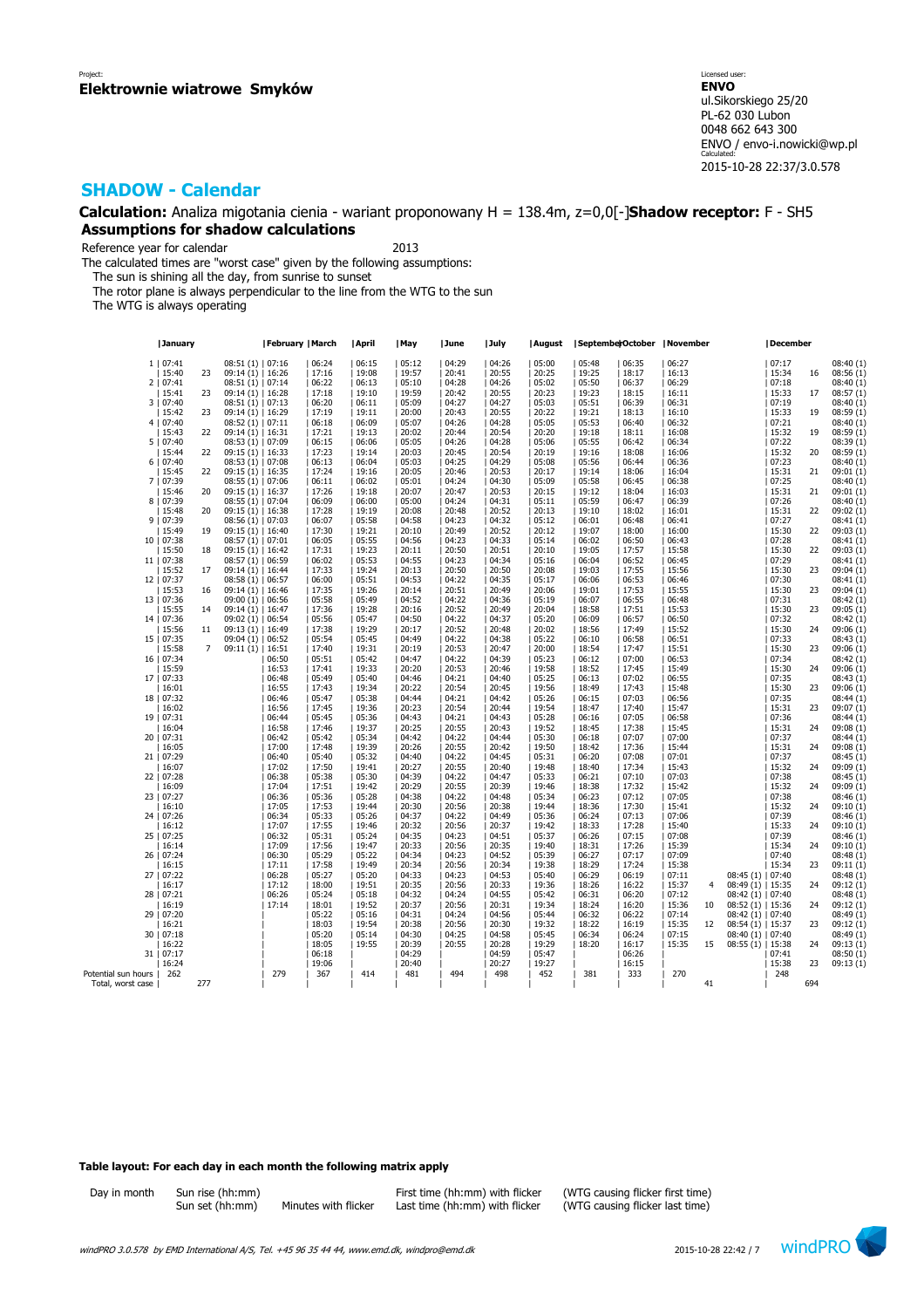### **SHADOW - Calendar, graphical**

**Calculation:** Analiza migotania cienia - wariant proponowany H = 138.4m, z=0,0[-]

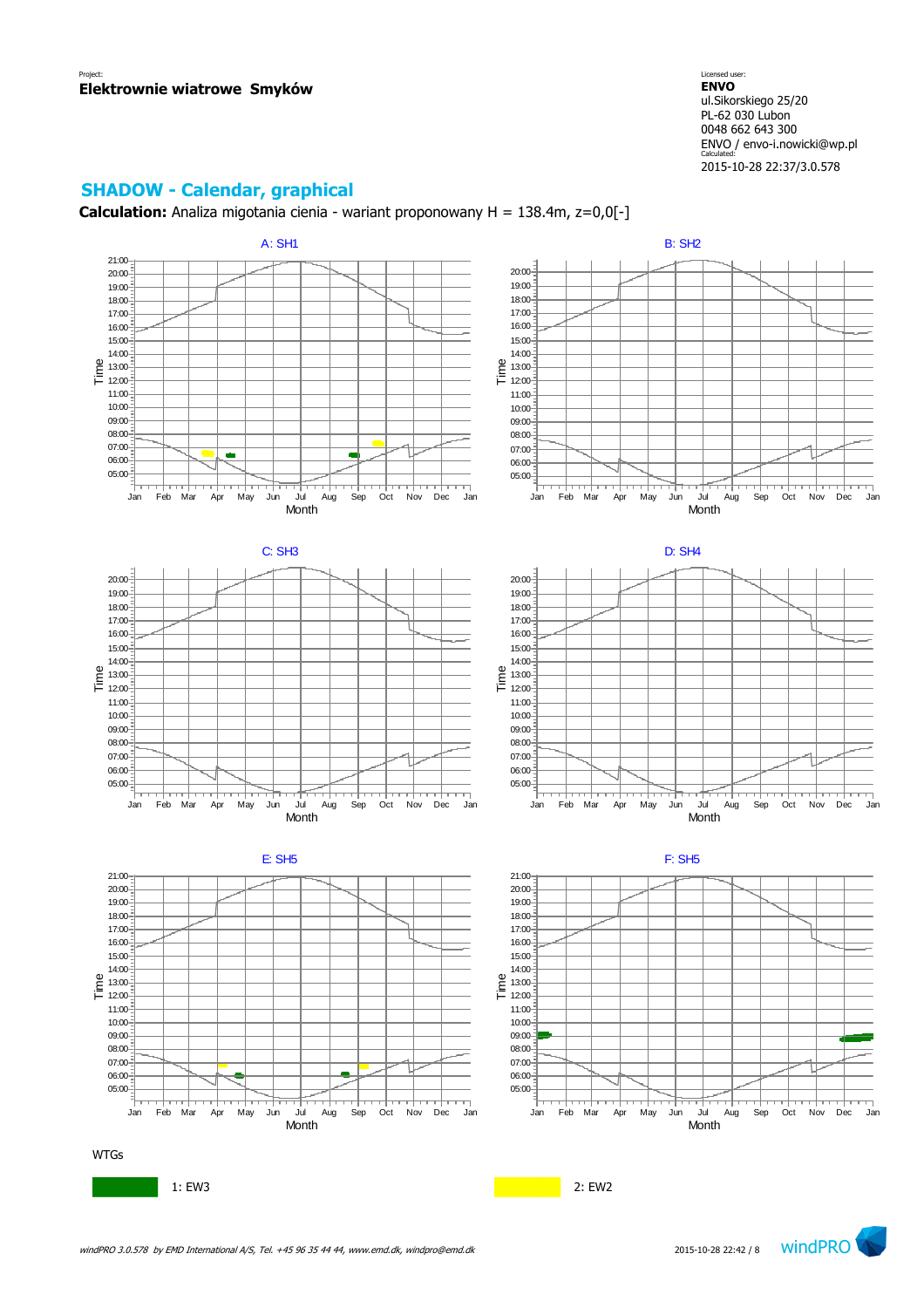## **SHADOW - Calendar per WTG**

**Calculation:** Analiza migotania cienia - wariant proponowany H = 138.4m, z=0,0[-]**WTG:** 1 - EW3 **Assumptions for shadow calculations**

Reference year for calendar 2013

The calculated times are "worst case" given by the following assumptions:

The sun is shining all the day, from sunrise to sunset

The rotor plane is always perpendicular to the line from the WTG to the sun

The WTG is always operating

|                             | January                      | February   March |       | April                | May   | June  |
|-----------------------------|------------------------------|------------------|-------|----------------------|-------|-------|
|                             | 1   07:41 08:51-09:14/23     | 07:15            | 06:24 | 06:15                | 05:12 | 04:29 |
|                             |                              |                  |       |                      |       |       |
|                             | 15:40                        | 16:26            | 17:16 | 19:08                | 19:57 | 20:41 |
|                             | 2   07:40 08:51-09:14/23     | 07:14            | 06:22 | 06:13                | 05:10 | 04:28 |
|                             | 15:41                        | 16:28            | 17:18 | 19:10                | 19:59 | 20:42 |
|                             | 3   07:40 08:51-09:14/23     | 07:12            | 06:20 | 06:11                | 05:09 | 04:27 |
|                             | 15:42                        | 16:29            | 17:19 | 19:11                | 20:00 | 20:43 |
|                             | 4   07:40<br>08:52-09:14/22  | 07:11            | 06:18 | 06:09                | 05:07 | 04:26 |
|                             | 15:43                        | 16:31            | 17:21 | 19:13                | 20:02 | 20:44 |
|                             | 5   07:40<br>08:53-09:15/22  | 07:09            | 06:15 | 06:06                | 05:05 | 04:26 |
|                             | 15:44                        | 16:33            | 17:23 | 19:14                | 20:03 | 20:45 |
|                             | 6   07:40 08:53-09:15/22     | 07:08            | 06:13 | 06:04                | 05:03 | 04:25 |
|                             | 15:45                        | 16:35            | 17:24 | 19:16                | 20:05 | 20:46 |
|                             | 7   07:39 08:55-09:15/20     | 07:06            | 06:11 | 06:02                | 05:01 | 04:24 |
|                             | 15:46                        | 16:37            | 17:26 | 19:18                | 20:07 | 20:47 |
|                             | 8   07:39<br>08:55-09:15/20  | 07:04            | 06:09 | 06:00                | 05:00 | 04:24 |
|                             | 15:48                        | 16:38            | 17:28 | 19:19                | 20:08 | 20:48 |
|                             | 9   07:39 08:56-09:15/19     | 07:03            | 06:07 | 05:58                | 04:58 | 04:23 |
|                             | 15:49                        | 16:40            | 17:30 | 19:21                | 20:10 | 20:49 |
|                             | 10   07:38 08:57-09:15/18    | 07:01            | 06:05 | 05:55                | 04:56 | 04:23 |
|                             | 15:50                        | 16:42            | 17:31 | 19:23                | 20:11 | 20:50 |
|                             | 11   07:38 08:57-09:14/17    | 06:59            | 06:02 | 05:53 06:25-06:29/4  | 04:55 | 04:23 |
|                             | 15:52                        | 16:44            | 17:33 | 19:24                | 20:13 | 20:50 |
|                             | 12   07:37<br>08:58-09:14/16 | 06:57            | 06:00 | 05:51 06:22-06:32/10 | 04:53 | 04:22 |
|                             | 15:53                        | 16:46            | 17:35 | 19:26                | 20:14 | 20:51 |
|                             |                              |                  |       |                      |       |       |
|                             | 13   07:36 09:00-09:14/14    | 06:56            | 05:58 | 05:49 06:21-06:33/12 | 04:52 | 04:22 |
|                             | 15:55                        | 16:47            | 17:36 | 19:28                | 20:16 | 20:52 |
|                             | 14   07:36 09:02-09:13/11    | 06:54            | 05:56 | 05:47 06:20-06:33/13 | 04:50 | 04:22 |
|                             | 15:56                        | 16:49            | 17:38 | 19:29                | 20:17 | 20:52 |
|                             | 15   07:35 09:04-09:11/7     | 06:52            | 05:53 | 05:45 06:19-06:34/15 | 04:49 | 04:22 |
|                             | 15:58                        | 16:51            | 17:40 | 19:31                | 20:19 | 20:53 |
|                             | 16   07:34                   | 06:50            | 05:51 | 05:42 06:19-06:33/14 | 04:47 | 04:22 |
|                             | 15:59                        | 16:53            | 17:41 | 19:33                | 20:20 | 20:53 |
|                             | 17   07:33                   | 06:48            | 05:49 | 05:40 06:19-06:33/14 | 04:46 | 04:21 |
|                             | 16:01                        | 16:55            | 17:43 | 19:34                | 20:22 | 20:54 |
|                             | 18   07:32                   | 06:46            | 05:47 | 05:38 06:19-06:32/13 | 04:44 | 04:21 |
|                             | 16:02                        | 16:56            | 17:45 | 19:36                | 20:23 | 20:54 |
|                             | 19   07:31                   | 06:44            | 05:45 | 05:36 06:20-06:31/11 | 04:43 | 04:21 |
|                             | 16:04                        | 16:58            | 17:46 | 19:37                | 20:25 | 20:55 |
|                             | 20   07:30                   | 06:42            | 05:42 | 05:34 06:21-06:29/8  | 04:42 | 04:22 |
|                             | 16:05                        | 17:00            | 17:48 | 19:39                | 20:26 | 20:55 |
|                             | 21   07:29                   | 06:40            | 05:40 | 05:32 06:01-06:07/6  | 04:40 | 04:22 |
|                             | 16:07                        | 17:02            | 17:50 | 19:41                | 20:27 | 20:55 |
|                             | 22   07:28                   | 06:38            | 05:38 | 05:30 05:59-06:09/10 | 04:39 | 04:22 |
|                             | 16:09                        | 17:04            | 17:51 | 19:42                | 20:29 | 20:55 |
|                             | 23   07:27                   | 06:36            | 05:36 | 05:28 05:58-06:09/11 | 04:38 | 04:22 |
|                             | 16:10                        | 17:05            | 17:53 | 19:44                | 20:30 | 20:56 |
|                             | 24   07:26                   | 06:34            | 05:33 | 05:26 05:57-06:09/12 | 04:37 | 04:22 |
|                             | 16:12                        | 17:07            | 17:55 | 19:46                | 20:31 | 20:56 |
|                             | 25   07:25                   | 06:32            | 05:31 | 05:24 05:57-06:09/12 | 04:35 | 04:23 |
|                             | 16:14                        | 17:09            | 17:56 | 19:47                | 20:33 | 20:56 |
|                             | 26   07:24                   | 06:30            | 05:29 | 05:22 05:57-06:09/12 | 04:34 | 04:23 |
|                             | 16:15                        | 17:11            | 17:58 | 19:49                | 20:34 | 20:56 |
|                             | 27   07:22                   | 06:28            | 05:27 | 05:20 05:57-06:08/11 | 04:33 | 04:23 |
|                             | 16:17                        | 17:12            | 18:00 | 19:50                | 20:35 | 20:56 |
|                             | 28   07:21                   | 06:26            | 05:24 | 05:18 05:58-06:06/8  | 04:32 | 04:24 |
|                             | 16:19                        | 17:14            | 18:01 | 19:52                | 20:37 | 20:56 |
|                             | 29   07:20                   |                  | 05:22 | 05:16 05:59-06:04/5  | 04:31 | 04:24 |
|                             | 16:21                        |                  | 18:03 | 19:54                | 20:38 | 20:56 |
|                             | 30   07:18                   |                  | 05:20 | 05:14                | 04:30 | 04:25 |
|                             | 16:22                        |                  | 18:05 | 19:55                | 20:39 | 20:55 |
|                             | 31   07:17                   |                  | 06:18 |                      | 04:29 |       |
|                             | 16:24                        |                  | 19:06 |                      | 20:40 |       |
| Potential sun hours   262   |                              | 279              | 367   | 414                  | 481   | 494   |
| Sum of minutes with flicker | 277                          | 0                | 0     | 201                  | 0     | 0     |

### **Table layout: For each day in each month the following matrix apply**

Day in month Sun rise (hh:mm) First time (hh:mm) with flicker-Last time (hh:mm) with flicker/Minutes with flicker Sun set (hh:mm) First time (hh:mm) with flicker-Last time (hh:mm) with flicker/Minutes with flicker

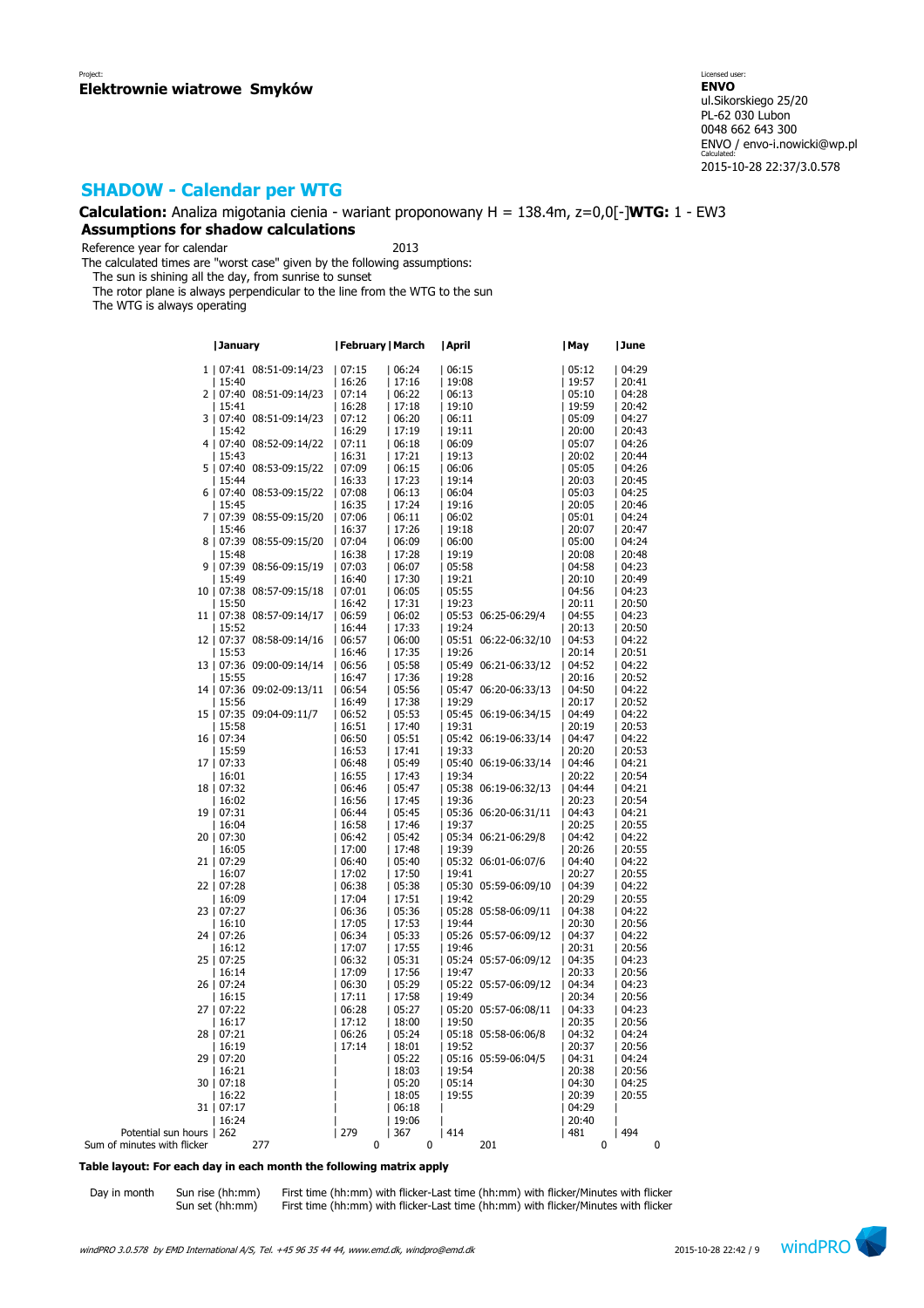## **SHADOW - Calendar per WTG**

**Calculation:** Analiza migotania cienia - wariant proponowany H = 138.4m, z=0,0[-]**WTG:** 1 - EW3 **Assumptions for shadow calculations**

Reference year for calendar 2013

The calculated times are "worst case" given by the following assumptions:

The sun is shining all the day, from sunrise to sunset

The rotor plane is always perpendicular to the line from the WTG to the sun

The WTG is always operating

|                             | July        | August |                      | September |                     | October   November |       |                      | December |                      |
|-----------------------------|-------------|--------|----------------------|-----------|---------------------|--------------------|-------|----------------------|----------|----------------------|
|                             | 1   04:26   | 05:00  |                      |           | 05:48 06:23-06:30/7 | 06:35              | 06:27 |                      |          | 07:17 08:40-08:56/16 |
|                             | 20:55       | 20:25  |                      | 19:25     |                     | 18:17              | 16:13 |                      | 15:34    |                      |
|                             |             |        |                      |           |                     |                    |       |                      |          |                      |
|                             | 2   04:26   | 05:02  |                      | 05:50     |                     | 06:37              | 06:29 |                      |          | 07:18 08:40-08:57/17 |
|                             | 20:55       | 20:23  |                      | 19:23     |                     | 18:15              | 16:11 |                      | 15:33    |                      |
|                             | 3   04:27   | 05:03  |                      | 05:51     |                     | 06:39              | 06:31 |                      |          | 07:19 08:40-08:59/19 |
|                             | 20:55       | 20:22  |                      | 19:21     |                     | 18:13              | 16:10 |                      | 15:33    |                      |
|                             | 4   04:28   | 05:05  |                      | 05:53     |                     | 06:40              | 06:32 |                      |          | 07:21 08:40-08:59/19 |
|                             | 20:54       | 20:20  |                      | 19:18     |                     | 18:11              | 16:08 |                      | 15:32    |                      |
|                             | 5   04:28   | 05:06  |                      | 05:55     |                     | 06:42              | 06:34 |                      |          | 07:22 08:39-08:59/20 |
|                             | 20:54       | 20:18  |                      | 19:16     |                     | 18:08              | 16:06 |                      | 15:32    |                      |
|                             |             |        |                      |           |                     |                    |       |                      |          |                      |
|                             | 6   04:29   | 05:08  |                      | 05:56     |                     | 06:43              | 06:36 |                      |          | 07:23 08:40-09:01/21 |
|                             | 20:53       | 20:17  |                      | 19:14     |                     | 18:06              | 16:04 |                      | 15:31    |                      |
|                             | 7   04:30   | 05:09  |                      | 05:58     |                     | 06:45              | 06:38 |                      |          | 07:25 08:40-09:01/21 |
|                             | 20:53       | 20:15  |                      | 19:12     |                     | 18:04              | 16:03 |                      | 15:31    |                      |
|                             | 8   04:31   | 05:11  |                      | 05:59     |                     | 06:47              | 06:39 |                      |          | 07:26 08:40-09:02/22 |
|                             | 20:52       | 20:13  |                      | 19:10     |                     | 18:02              | 16:01 |                      | 15:31    |                      |
|                             | 9   04:32   | 05:12  |                      | 06:01     |                     | 06:48              | 06:41 |                      |          | 07:27 08:41-09:03/22 |
|                             | 20:51       | 20:12  |                      | 19:07     |                     | 18:00              | 16:00 |                      | 15:30    |                      |
|                             | 10   04:33  | 05:14  |                      | 06:02     |                     | 06:50              | 06:43 |                      |          | 07:28 08:41-09:03/22 |
|                             |             |        |                      |           |                     |                    |       |                      |          |                      |
|                             | 20:51       | 20:10  |                      | 19:05     |                     | 17:57              | 15:58 |                      | 15:30    |                      |
|                             | 11   04:34  | 05:16  |                      | 06:04     |                     | 06:52              | 06:45 |                      |          | 07:29 08:41-09:04/23 |
|                             | 20:50       | 20:08  |                      | 19:03     |                     | 17:55              | 15:56 |                      | 15:30    |                      |
|                             | 12   04:35  | 05:17  |                      | 06:05     |                     | 06:53              | 06:46 |                      |          | 07:30 08:41-09:04/23 |
|                             | 20:49       | 20:06  |                      | 19:01     |                     | 17:53              | 15:55 |                      | 15:30    |                      |
|                             | 13   04:36  | 05:19  |                      | 06:07     |                     | 06:55              | 06:48 |                      |          | 07:31 08:42-09:05/23 |
|                             | 20:48       | 20:04  |                      | 18:58     |                     | 17:51              | 15:53 |                      | 15:30    |                      |
|                             | 14   04:37  |        | 05:20 06:08-06:12/4  | 06:09     |                     | 06:57              | 06:50 |                      |          | 07:32 08:42-09:06/24 |
|                             | 20:48       | 20:02  |                      | 18:56     |                     | 17:49              |       |                      | 15:30    |                      |
|                             |             |        |                      |           |                     |                    | 15:52 |                      |          |                      |
|                             | 15   04:38  |        | 05:22 06:05-06:14/9  | 06:10     |                     | 06:58              | 06:51 |                      |          | 07:33 08:43-09:06/23 |
|                             | 20:47       | 20:00  |                      | 18:54     |                     | 17:47              | 15:51 |                      | 15:30    |                      |
|                             | 16   04:39  |        | 05:23 06:04-06:15/11 | 06:12     |                     | 07:00              | 06:53 |                      |          | 07:34 08:42-09:06/24 |
|                             | 20:46       | 19:58  |                      | 18:51     |                     | 17:45              | 15:49 |                      | 15:30    |                      |
|                             | 17   04:40  |        | 05:25 06:03-06:15/12 | 06:13     |                     | 07:02              | 06:55 |                      |          | 07:35 08:43-09:06/23 |
|                             | 20:45       | 19:56  |                      | 18:49     |                     | 17:42              | 15:48 |                      | 15:30    |                      |
|                             | 18   04:42  |        | 05:26 06:03-06:15/12 | 06:15     |                     | 07:03              | 06:56 |                      |          | 07:35 08:44-09:07/23 |
|                             | 20:44       | 19:54  |                      | 18:47     |                     | 17:40              | 15:47 |                      | 15:31    |                      |
|                             | 19   04:43  |        | 05:28 06:02-06:15/13 | 06:16     |                     | 07:05              | 06:58 |                      |          | 07:36 08:44-09:08/24 |
|                             | 20:43       | 19:52  |                      | 18:45     |                     | 17:38              | 15:45 |                      | 15:31    |                      |
|                             |             |        |                      |           |                     |                    |       |                      |          |                      |
|                             | 20   04:44  |        | 05:30 06:03-06:15/12 | 06:18     |                     | 07:07              | 07:00 |                      |          | 07:37 08:44-09:08/24 |
|                             | 20:41       | 19:50  |                      | 18:42     |                     | 17:36              | 15:44 |                      | 15:31    |                      |
|                             | 21   04:45  |        | 05:31 06:03-06:13/10 | 06:20     |                     | 07:08              | 07:01 |                      |          | 07:37 08:45-09:09/24 |
|                             | 20:40       | 19:48  |                      | 18:40     |                     | 17:34              | 15:43 |                      | 15:32    |                      |
|                             | 22   04:47  |        | 05:33 06:05-06:12/7  | 06:21     |                     | 07:10              | 07:03 |                      |          | 07:38 08:45-09:09/24 |
|                             | 20:39       | 19:46  |                      | 18:38     |                     | 17:32              | 15:42 |                      | 15:32    |                      |
|                             | 23   04:48  |        | 05:34 06:25-06:32/7  | 06:23     |                     | 07:12              | 07:05 |                      |          | 07:38 08:46-09:10/24 |
|                             | 20:38       | 19:44  |                      | 18:36     |                     | 17:30              | 15:41 |                      | 15:32    |                      |
|                             | 24   04:49  |        | 05:36 06:24-06:34/10 | 06:24     |                     | 07:13              | 07:06 |                      |          | 07:39 08:46-09:10/24 |
|                             |             |        |                      |           |                     |                    |       |                      |          |                      |
|                             | 20:37       | 19:42  |                      | 18:33     |                     | 17:28              | 15:40 |                      | 15:33    |                      |
|                             | 25   04:51  |        | 05:37 06:22-06:34/12 | 06:26     |                     | 07:15              | 07:08 |                      |          | 07:39 08:46-09:10/24 |
|                             | 20:35       | 19:40  |                      | 18:31     |                     | 17:26              | 15:39 |                      | 15:34    |                      |
|                             | 26   04:52  |        | 05:39 06:22-06:35/13 | 06:27     |                     | 07:17              | 07:09 |                      |          | 07:40 08:48-09:11/23 |
|                             | 20:34       | 19:38  |                      | 18:29     |                     | 17:24              | 15:38 |                      | 15:34    |                      |
|                             | 27   04:53  |        | 05:40 06:21-06:35/14 | 06:29     |                     | 06:19              |       | 07:11 08:45-08:49/4  |          | 07:40 08:48-09:12/24 |
|                             | 20:33       | 19:36  |                      | 18:26     |                     | 16:22              | 15:37 |                      | 15:35    |                      |
|                             | 28   04:55  |        | 05:42 06:21-06:35/14 | 06:31     |                     | 06:20              |       | 07:12 08:42-08:52/10 |          | 07:40 08:48-09:12/24 |
|                             | 20:31       | 19:34  |                      | 18:24     |                     | 16:20              | 15:36 |                      | 15:36    |                      |
|                             |             |        |                      |           |                     |                    |       |                      |          |                      |
|                             | 29   04:56  |        | 05:44 06:20-06:34/14 | 06:32     |                     | 06:22              |       | 07:14 08:42-08:54/12 |          | 07:40 08:49-09:12/23 |
|                             | 20:30       | 19:32  |                      | 18:22     |                     | 16:19              | 15:35 |                      | 15:37    |                      |
|                             | 30   04:58  |        | 05:45 06:21-06:34/13 | 06:34     |                     | 06:24              |       | 07:15 08:40-08:55/15 |          | 07:40 08:49-09:13/24 |
|                             | 20:28       | 19:29  |                      | 18:20     |                     | 16:17              | 15:35 |                      | 15:38    |                      |
|                             | 31   04:59  |        | 05:47 06:21-06:32/11 |           |                     | 06:25              |       |                      |          | 07:40 08:50-09:13/23 |
|                             | 20:27       | 19:27  |                      |           |                     | 16:15              |       |                      | 15:38    |                      |
| Potential sun hours   498   |             | 452    |                      | 381       |                     | 333                | 270   |                      | 1248     |                      |
| Sum of minutes with flicker | $\mathbf 0$ |        | 198                  | 7         |                     | $\mathbf 0$        |       | 41                   |          | 694                  |
|                             |             |        |                      |           |                     |                    |       |                      |          |                      |

### **Table layout: For each day in each month the following matrix apply**

Day in month Sun rise (hh:mm) First time (hh:mm) with flicker-Last time (hh:mm) with flicker/Minutes with flicker Sun set (hh:mm) First time (hh:mm) with flicker-Last time (hh:mm) with flicker/Minutes with flicker

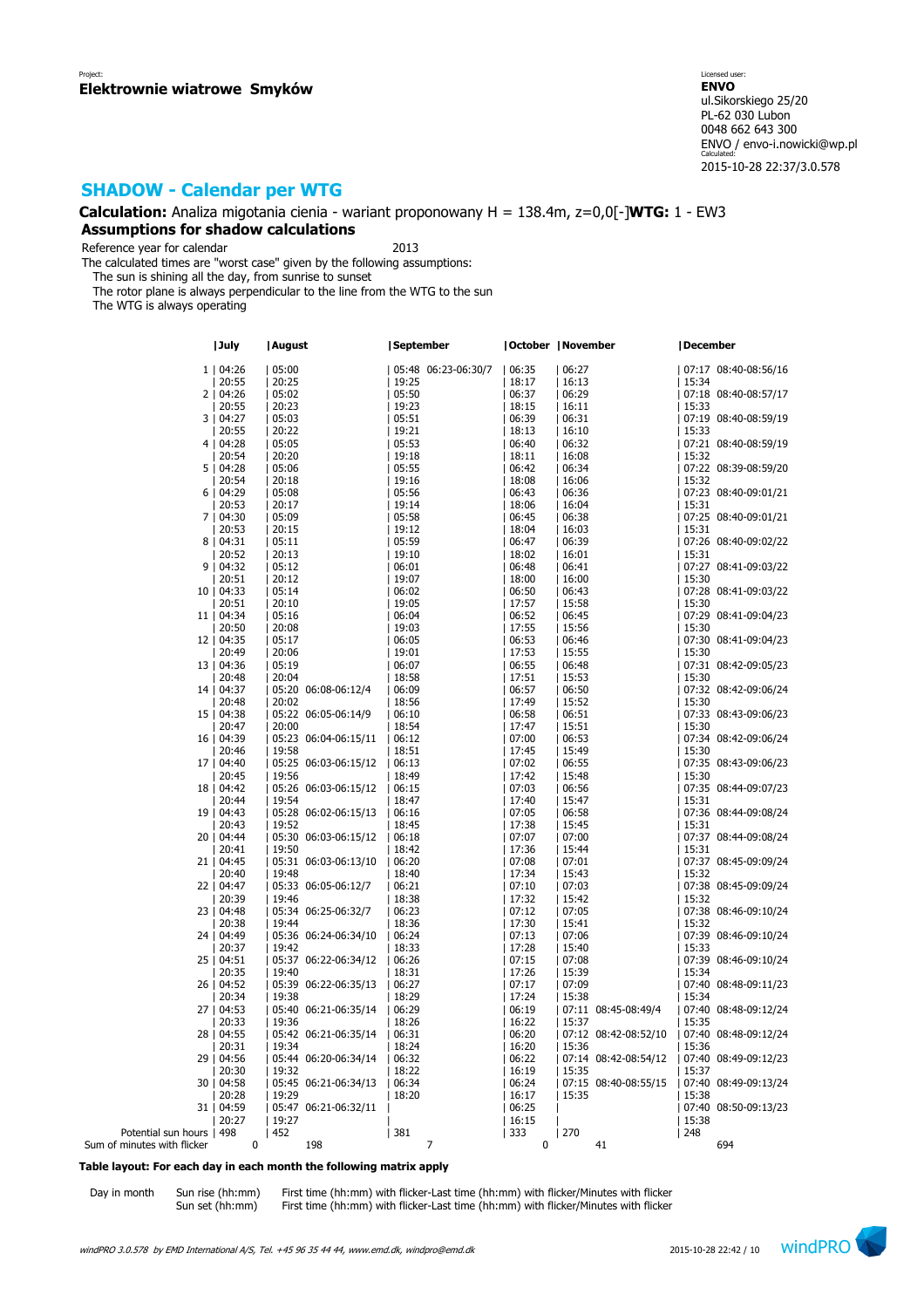## **SHADOW - Calendar per WTG**

**Calculation:** Analiza migotania cienia - wariant proponowany H = 138.4m, z=0,0[-]**WTG:** 2 - EW2 **Assumptions for shadow calculations**

Reference year for calendar 2013

The calculated times are "worst case" given by the following assumptions:

The sun is shining all the day, from sunrise to sunset

The rotor plane is always perpendicular to the line from the WTG to the sun

The WTG is always operating

|                             | January   February   March |                |                  |                      | April            |                      | May              | June            | July            | August   September |                 |                              | October   November December |                  |     |                  |
|-----------------------------|----------------------------|----------------|------------------|----------------------|------------------|----------------------|------------------|-----------------|-----------------|--------------------|-----------------|------------------------------|-----------------------------|------------------|-----|------------------|
|                             | 1   07:41                  | 07:15          | 06:24            |                      |                  | 06:15 06:50-06:56/6  | 05:12            | 04:29           | 04:26           | 05:01              | 05:48           |                              | 06:35                       | 06:27            |     | 07:17            |
|                             | 15:40                      | 16:26          | 17:16            |                      | 19:08            |                      | 19:57            | 20:41           | 20:55           | 20:25              | 19:25           |                              | 18:17                       | 16:13            |     | 15:34            |
|                             | 2   07:40                  | 07:14          | 06:22            |                      |                  | 06:13 06:48-06:59/11 | 05:10            | 04:28           | 04:26           | 05:02              |                 | 05:50 06:45-06:53/8          | 06:37                       | 06:29            |     | 07:18            |
|                             | 15:41                      | 16:28          | 17:18            |                      | 19:10            |                      | 19:59            | 20:42           | 20:55           | 20:23              | 19:23           |                              | 18:15                       | 16:11            |     | 15:33            |
|                             | 3   07:40                  | 07:12          | 06:20            |                      |                  | 06:11 06:46-07:00/14 | 05:09            | 04:27           | 04:27           | 05:03              |                 | 05:51 06:43-06:55/12         | 06:39                       | 06:31            |     | 07:19            |
|                             |                            | 16:29          | 17:19            |                      |                  |                      | 20:00            | 20:43           | 20:55           | 20:22              | 19:21           |                              | 18:13                       |                  |     | 15:33            |
|                             | 15:42<br>4   07:40         | 07:11          | 06:18            |                      | 19:11            | 06:09 06:46-07:01/15 | 05:07            | 04:26           | 04:28           | 05:05              |                 | 05:53 06:41-06:55/14         | 06:40                       | 16:10<br> 06:32  |     | 07:21            |
|                             |                            |                |                  |                      |                  |                      |                  |                 |                 |                    |                 |                              |                             |                  |     |                  |
|                             | 15:43                      | 16:31          | 17:21<br> 06:15  |                      | 19:13            |                      | 20:02<br> 05:05  | 20:44<br>04:26  | 20:54<br> 04:28 | 20:20<br> 05:06    | 19:18           | 05:55 06:41-06:56/15         | 18:11<br> 06:42             | 16:08<br> 06:34  |     | 15:32<br>07:22   |
|                             | 5   07:40<br>15:44         | 07:09<br>16:33 | 17:23            |                      | 19:14            | 06:06 06:44-07:00/16 | 20:03            | 20:45           | 20:54           | 20:19              | 19:16           |                              | 18:08                       | 16:06            |     | 15:32            |
|                             | 6   07:40                  | 07:08          | 06:13            |                      |                  | 06:04 06:44-07:00/16 | 05:03            | 04:25           | 04:29           | 05:08              |                 | 05:56 06:40-06:56/16         | 06:43                       | 06:36            |     | 07:23            |
|                             |                            | 16:35          | 17:24            |                      | 19:16            |                      | 20:05            | 20:46           | 20:53           | 20:17              | 19:14           |                              | 18:06                       | 16:04            |     | 15:31            |
|                             | 15:45                      | 07:06          |                  |                      |                  | 06:02 06:44-07:00/16 | 05:02            | 04:24           | 04:30           | 05:09              |                 | 05:58 06:40-06:56/16         | 06:45                       | 06:38            |     |                  |
|                             | 7   07:39<br>15:47         | 16:37          | 06:11<br>  17:26 |                      | 19:18            |                      | 20:07            | 20:47           | 20:53           | 20:15              | 19:12           |                              | 18:04                       | 16:03            |     | 07:25<br>15:31   |
|                             |                            | 07:04          | 06:09            |                      |                  | 06:00 06:44-06:59/15 | 05:00            | 04:24           | 04:31           | 05:11              |                 |                              | 06:47                       | 06:39            |     | 07:26            |
|                             | 8   07:39<br>15:48         | 16:38          | 17:28            |                      | 19:19            |                      | 20:08            | 20:48           | 20:52           | 20:13              | 19:10           | 05:59 06:39-06:55/16         | 18:02                       | 16:01            |     | 15:31            |
|                             | 9   07:39                  | 07:03          | 06:07            |                      |                  | 05:58 06:45-06:58/13 | 04:58            | 04:23           | 04:32           | 05:13              |                 | 06:01 06:40-06:54/14         | 06:48                       | 06:41            |     |                  |
|                             | 15:49                      | 16:40          | 17:30            |                      | 19:21            |                      | 20:10            | 20:49           | 20:51           | 20:12              | 19:07           |                              | 18:00                       | 16:00            |     | 07:27<br>15:30   |
|                             |                            |                |                  |                      |                  |                      |                  |                 |                 |                    |                 |                              |                             |                  |     |                  |
|                             | 10   07:38                 | 07:01          | 06:05            |                      |                  | 05:55 06:45-06:55/10 | 04:56            | 04:23           | 04:33           | 05:14              |                 | 06:02 06:40-06:52/12         | 06:50                       | 06:43            |     | 07:28            |
|                             | 15:50                      | 16:42          | 17:31            |                      | 19:23            |                      | 20:11            | 20:50           | 20:51           | 20:10              | 19:05           |                              | 17:57                       | 15:58            |     | 15:30            |
|                             | 11   07:38                 | 06:59          | 06:02            |                      |                  | 05:53 06:48-06:52/4  | 04:55            | 04:23           | 04:34           | 05:16              |                 | 06:04 06:42-06:51/9          | 06:52                       | 06:45            |     | 07:29            |
|                             | 15:52                      | 16:44          | 17:33            |                      | 19:24            |                      | 20:13            | 20:50           | 20:50           | 20:08              | 19:03           |                              | 17:55                       | 15:56            |     | 15:30<br>07:30   |
|                             | 12   07:37                 | 06:57          | 06:00            |                      | 05:51            |                      | 04:53            | 04:22           | 04:35           | 05:17              | 06:06           |                              | 06:53                       | 06:46            |     |                  |
|                             | 15:53                      | 16:46          | 17:35            |                      | 19:26            |                      | 20:14            | 20:51           | 20:49           | 20:06              | 19:01           |                              | 17:53                       | 15:55            |     | 15:30            |
|                             | 13   07:36                 | 06:56          | 05:58            |                      | 05:49            |                      | 04:52            | 04:22           | 04:36           | 05:19              | 06:07           |                              | 06:55                       | 06:48            |     | 07:31            |
|                             | 15:55                      | 16:47          | 17:36            |                      | 19:28            |                      | 20:16            | 20:52           | 20:48           | 20:04              | 18:58           |                              | 17:51                       | 15:54            |     | 15:30<br>07:32   |
|                             | 14   07:36                 | 06:54          | 05:56            |                      | 05:47            |                      | 04:50            | 04:22           | 04:37           | 05:20              | 06:09           |                              | 06:57                       | 06:50            |     |                  |
|                             | 15:56                      | 16:49          | 17:38            |                      | 19:29            |                      | 20:17            | 20:52           | 20:48           | 20:02              | 18:56           |                              | 17:49                       | 15:52            |     | 15:30            |
|                             | 15   07:35                 | 06:52          | 05:54            |                      | 05:45            |                      | 04:49            | 04:22           | 04:38           | 05:22              | 06:10           |                              | 06:58                       | 06:51            |     | 07:33            |
|                             | 15:58                      | 16:51          | 17:40            |                      | 19:31            |                      | 20:19            | 20:53           | 20:47           | 20:00              | 18:54           |                              | 17:47                       | 15:51            |     | 15:30            |
|                             | 16   07:34                 | 06:50          |                  | 05:51 06:31-06:41/10 | 05:42            |                      | 04:47            | 04:22           | 04:39           | 05:23              | 06:12           |                              | 07:00                       | 06:53            |     | 07:34            |
|                             | 15:59                      | 16:53          | 17:41            |                      | 19:33            |                      | 20:20            | 20:53           | 20:46           | 19:58              | 18:51           |                              | 17:45                       | 15:49            |     | 15:30            |
|                             | 17   07:33                 | 06:48          |                  | 05:49 06:29-06:43/14 | 105:40           |                      | 04:46            | 04:21           | 04:40           | 05:25              |                 | 06:13 07:17-07:26/9          | 07:02                       | 06:55            |     | 07:35            |
|                             | 16:01                      | 16:55          | 17:43            |                      | 19:34            |                      | 20:22            | 20:54           | 20:45           | 19:56              | 18:49           |                              | 17:43                       | 15:48            |     | 15:30            |
|                             | 18   07:32                 | 06:46          |                  | 05:47 06:28-06:44/16 | 05:38            |                      | 04:44            | 04:21           | 04:42           | 05:26              |                 | 06:15 07:14-07:28/14   07:03 |                             | 06:56            |     | 07:35            |
|                             | 16:02                      | 16:56          | 17:45            |                      | 19:36            |                      | 20:23            | 20:54           | 20:44           | 19:54              | 18:47           |                              | 17:40                       | 15:47            |     | 15:31            |
|                             | 19   07:31                 | 06:44          |                  | 05:45 06:27-06:45/18 | 05:36            |                      | 04:43<br>20:25   | 04:21           | 04:43           | 05:28              |                 | 06:16 07:13-07:29/16         | 07:05                       | 06:58            |     | 07:36            |
|                             | 16:04<br>20   07:30        | 16:58          | 17:46            | 05:42 06:26-06:45/19 | 19:37<br> 05:34  |                      | 04:42            | 20:55           | 20:43           | 19:52<br> 05:30    | 18:45           |                              | 17:38<br> 07:07             | 15:46<br> 07:00  |     | 15:31<br>07:37   |
|                             |                            | 06:42          |                  |                      |                  |                      |                  | 04:22           | 04:44           |                    |                 | 06:18 07:11-07:29/18         |                             |                  |     |                  |
|                             | 16:05                      | 17:00          | 17:48            |                      | 19:39<br> 05:32  |                      | 20:26            | 20:55           | 20:42           | 19:50              | 18:42           |                              | 17:36                       | 15:44            |     | 15:31            |
|                             | 21   07:29                 | 06:40          |                  | 05:40 06:25-06:45/20 | 19:41            |                      | 04:40            | 04:22           | 04:45           | 05:31              |                 | 06:20 07:11-07:30/19         | 07:08                       | 07:01            |     | 07:37<br>  15:32 |
|                             | 16:07                      | 17:02          | 17:50            |                      |                  |                      | 20:27            | 20:55           | 20:40           | 19:48              | 18:40           |                              | 17:34                       | 15:43            |     |                  |
|                             | 22   07:28                 | 06:38          |                  | 05:38 06:25-06:45/20 | 05:30            |                      | 04:39            | 04:22           | 04:47           | 05:33              |                 | 06:21 07:11-07:30/19         | 07:10                       | 07:03            |     | 07:38            |
|                             | 16:09<br>23   07:27        | 17:04<br>06:36 | 17:51            | 05:36 06:25-06:43/18 | 19:42<br> 05:28  |                      | 20:29<br>04:38   | 20:55<br> 04:22 | 20:39<br>04:48  | 19:46<br>05:34     | 18:38           | 06:23 07:10-07:29/19         | 17:32<br> 07:12             | 15:42<br> 07:05  |     | 15:32<br>07:38   |
|                             |                            |                |                  |                      |                  |                      | 20:30            | 20:56           |                 |                    |                 |                              | 17:30                       |                  |     | 15:33            |
|                             | 16:10                      | 17:05          | 17:53            |                      | 19:44            |                      |                  | 04:22           | 20:38           | 19:44              | 18:36           |                              | 07:13                       | 15:41            |     |                  |
|                             | 24   07:26                 | 06:34          |                  | 05:33 06:25-06:42/17 | 05:26            |                      | 04:37            |                 | 04:49           | 05:36              |                 | 06:24 07:10-07:29/19         |                             | 07:06            |     | 07:39            |
|                             | 16:12<br>25   07:25        | 17:07<br>06:32 | 17:55            | 05:31 06:26-06:41/15 | 19:46<br> 05:24  |                      | 20:31<br> 04:35  | 20:56<br>04:23  | 20:37<br> 04:51 | 19:42<br> 05:37    | 18:33           | 06:26 07:10-07:27/17         | 17:28<br> 07:15             | 15:40<br> 07:08  |     | 15:33<br>07:39   |
|                             |                            |                |                  |                      | 19:47            |                      | 20:33            |                 | 20:35           | 19:40              |                 |                              | 17:26                       | 15:39            |     | 15:34            |
|                             | 16:14<br>26   07:24        | 17:09<br>06:30 | 17:56            | 05:29 06:28-06:40/12 | 05:22            |                      | 04:34            | 20:56<br>04:23  | 04:52           | 05:39              | 18:31           | 06:27 07:11-07:27/16         | 07:17                       | 07:09            |     | 07:40            |
|                             | 16:15                      | 17:11          | 17:58            |                      | 19:49            |                      | 20:34            | 20:56           | 20:34           | 19:38              | 18:29           |                              | 17:24                       | 15:38            |     | 15:34            |
|                             | 27   07:22                 | 06:28          |                  | 05:27 06:30-06:36/6  | 05:20            |                      | 04:33            | 04:23           | 04:53           | 05:40              |                 | 06:29 07:11-07:24/13         | 06:19                       | 07:11            |     | 07:40            |
|                             | 16:17                      | 17:12          | 18:00            |                      | 19:51            |                      | 20:35            | 20:56           | 20:33           | 19:36              | 18:26           |                              | 16:22                       | 15:37            |     |                  |
|                             |                            |                |                  |                      |                  |                      | 04:32            | 04:24           | 04:55           | 05:42              |                 |                              | 06:20                       |                  |     | 15:35<br>07:40   |
|                             | 28   07:21<br>16:19        | 06:26<br>17:14 | 05:24<br> 18:01  |                      | 05:18<br>  19:52 |                      | 20:37            | 20:56           | 20:31           | 19:34              | 18:24           | 06:31 07:13-07:22/9          | 16:20                       | 07:12<br> 15:36  |     | 15:36            |
|                             |                            |                |                  |                      |                  |                      |                  |                 |                 |                    |                 |                              |                             |                  |     |                  |
|                             | 29   07:20                 |                | 05:22<br>18:03   |                      | 05:16<br>19:54   |                      | 04:31<br>  20:38 | 04:24           | 04:56           | 05:44<br> 19:32    | 06:32           |                              | 06:22<br>16:19              | 07:14<br>  15:36 |     | 07:40<br>  15:37 |
|                             | 16:21<br>30   07:18        |                | 05:20            |                      | 05:14            |                      | 04:30            | 20:56<br>04:25  | 20:30<br> 04:58 | 05:45              | 18:22<br> 06:34 |                              | 06:24                       |                  |     | 07:40            |
|                             | 16:22                      |                | 18:05            |                      | 19:55            |                      | 20:39            | 20:55           | 20:28           | 19:29              | 18:20           |                              | 16:17                       | 07:15<br>  15:35 |     | 15:38            |
|                             | 31   07:17                 |                | 06:18            |                      |                  |                      | 04:29            |                 | 04:59           | 05:47              |                 |                              | 06:26                       |                  |     | 07:40            |
|                             | 16:24                      |                | 19:06            |                      |                  |                      | 20:40            |                 | 20:27           | 19:27              |                 |                              | 16:15                       |                  |     | 15:38            |
| Potential sun hours   262   |                            | 279            | 367              |                      | 414              |                      | 481              | 494             | 498             | $ 452\rangle$      | 381             |                              | 333                         | 270              | 248 |                  |
| Sum of minutes with flicker | $\pmb{0}$                  | 0              |                  | 185                  |                  | 136                  | $\mathbf 0$      | $\bf{0}$        | $\mathbf 0$     | $\pmb{0}$          |                 | 320                          | $\mathbf 0$                 | $\mathbf 0$      |     | 0                |
|                             |                            |                |                  |                      |                  |                      |                  |                 |                 |                    |                 |                              |                             |                  |     |                  |

### **Table layout: For each day in each month the following matrix apply**

Day in month Sun rise (hh:mm) First time (hh:mm) with flicker-Last time (hh:mm) with flicker/Minutes with flicker Sun set (hh:mm) First time (hh:mm) with flicker-Last time (hh:mm) with flicker/Minutes with flicker